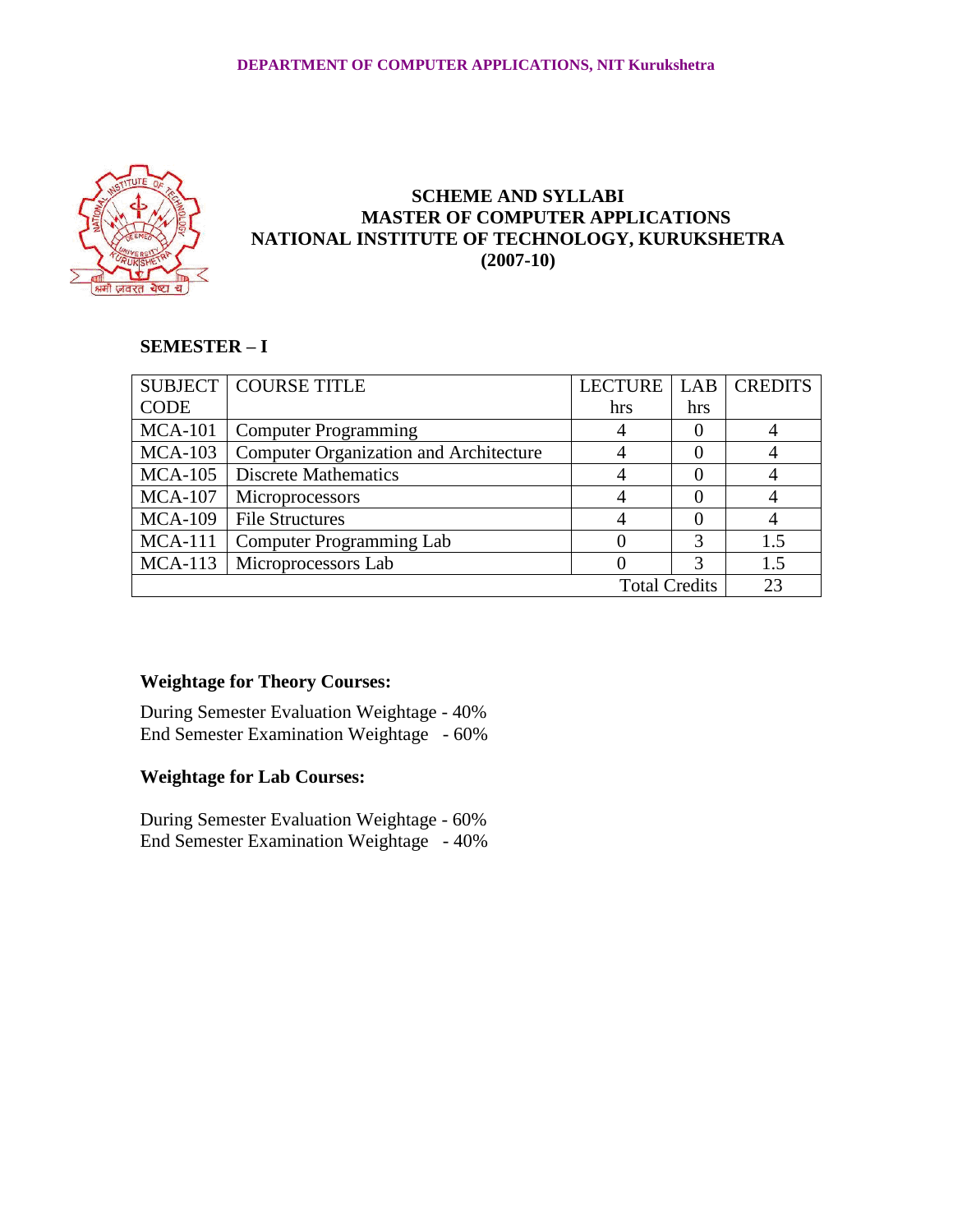# **MCA-101 COMPUTER PROGRAMMING**

**L T P Total Credits-4 4 0 0 4 Duration of Exam- Three hours**

Programming and problem solving: Basics of Computer organisation, High level and low level languages, Steps involved in computer programming, Developing algorithms and flow charts,

C data types, C operators, Expressions, Order and Precedence of evaluation, Statements in C.

Control Statements, Functions, Arrays, Pre-processor Directives.

Pointers, Pointers and Arrays, String Handling, Functions and pointers, Dynamic Memory Allocation.

User defined data types – Structures and Unions, Bit Fields, Array of Structures, Structures with arrays.

Command line arguments, Input-output operations, File Handling.

- 1. The C Programming Language, Second Edition, [Brian W. Kernighan](http://www.cs.bell-labs.com/~bwk) and [Dennis](http://www.cs.bell-labs.com/~dmr)  [M. Ritchie,](http://www.cs.bell-labs.com/~dmr) PHI, New Delhi.
- 2. C++ The Complete Reference, Herbert Schildt, Tata McGrawHill, 2005.
- 3. Programming with C, Gottfried & J.K. Chhabra, Schaum's Series, McGraw Hill.
- 4. E. Balagurusamy, Programming in ANSI C, 2004, McGrawHill, New Delhi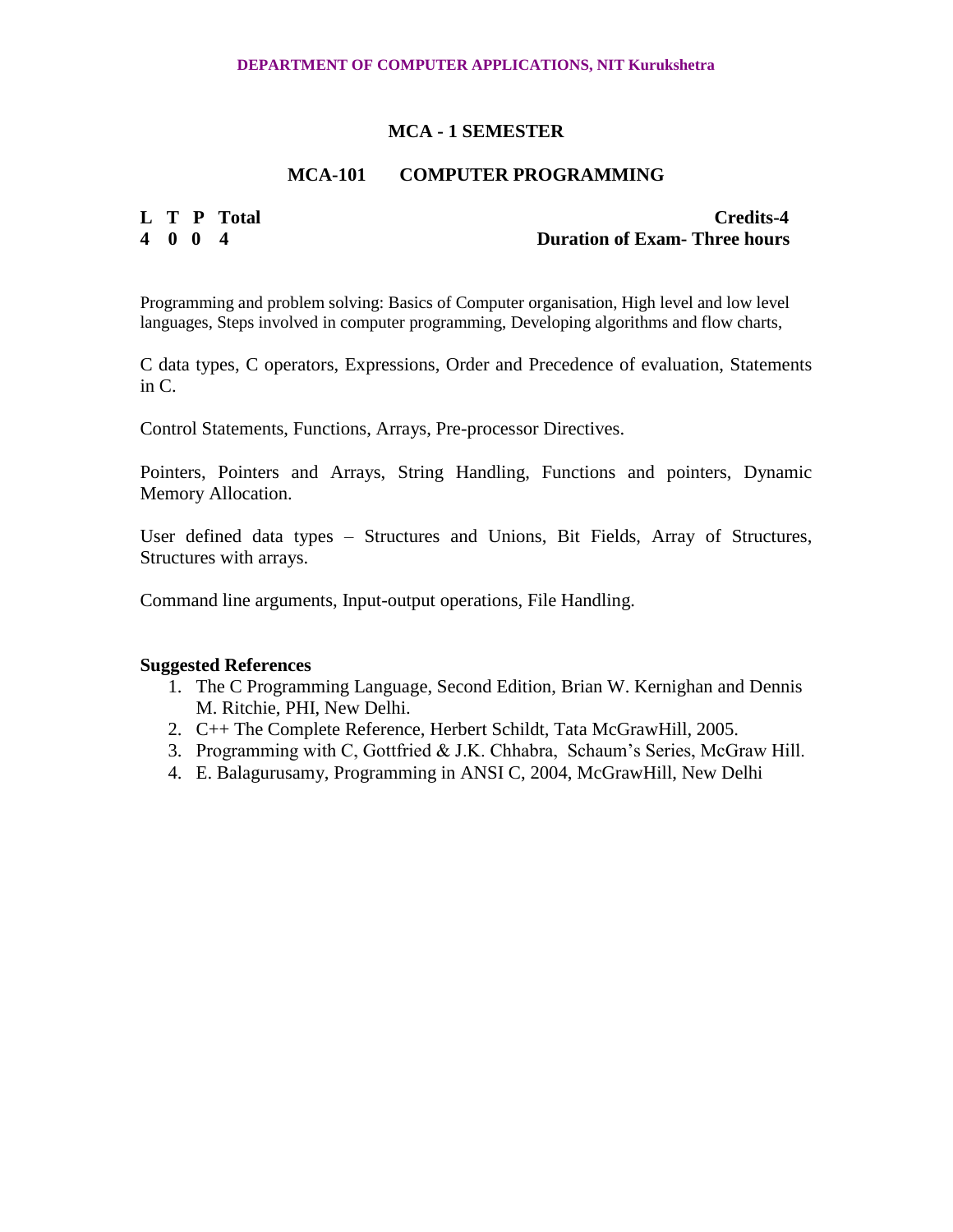# **MCA 103 COMPUTER ORGANIZATION AND ARCHITECTURE**

**L T P Total Credits-4 4 0 0 4 Duration of Exam- Three hours**

Introduction to number system, Boolean Algebra, Fundamentals of Digital Circuits– Combinational and Sequential, Multiplexers, Flip flops, Registers and Counters.

Arithmetic and Logic Unit, Instruction Sets, Types of operands and operations, Addressing modes, Register Organization, Simple ALU design, Instruction cycle and pipelining.

Memory Classification: Memory Organization, Associative, Cache and Virtual memory.

Peripheral Devices, Data Transfer Techniques- Programmed I/O, Interrupt Driven and DMA, I/O Processors, Asynchronous Data transfer.

Introduction to Advanced computer architecture, RISC v/s CISC, Multiprocessing and multiprocessors, Parallel Processors.

- 1. Computer System Architecture (Third Edition) Morris Mano Prentice Hall
- 2. Computer architecture and Organization (third edition) John P.Hayes TMH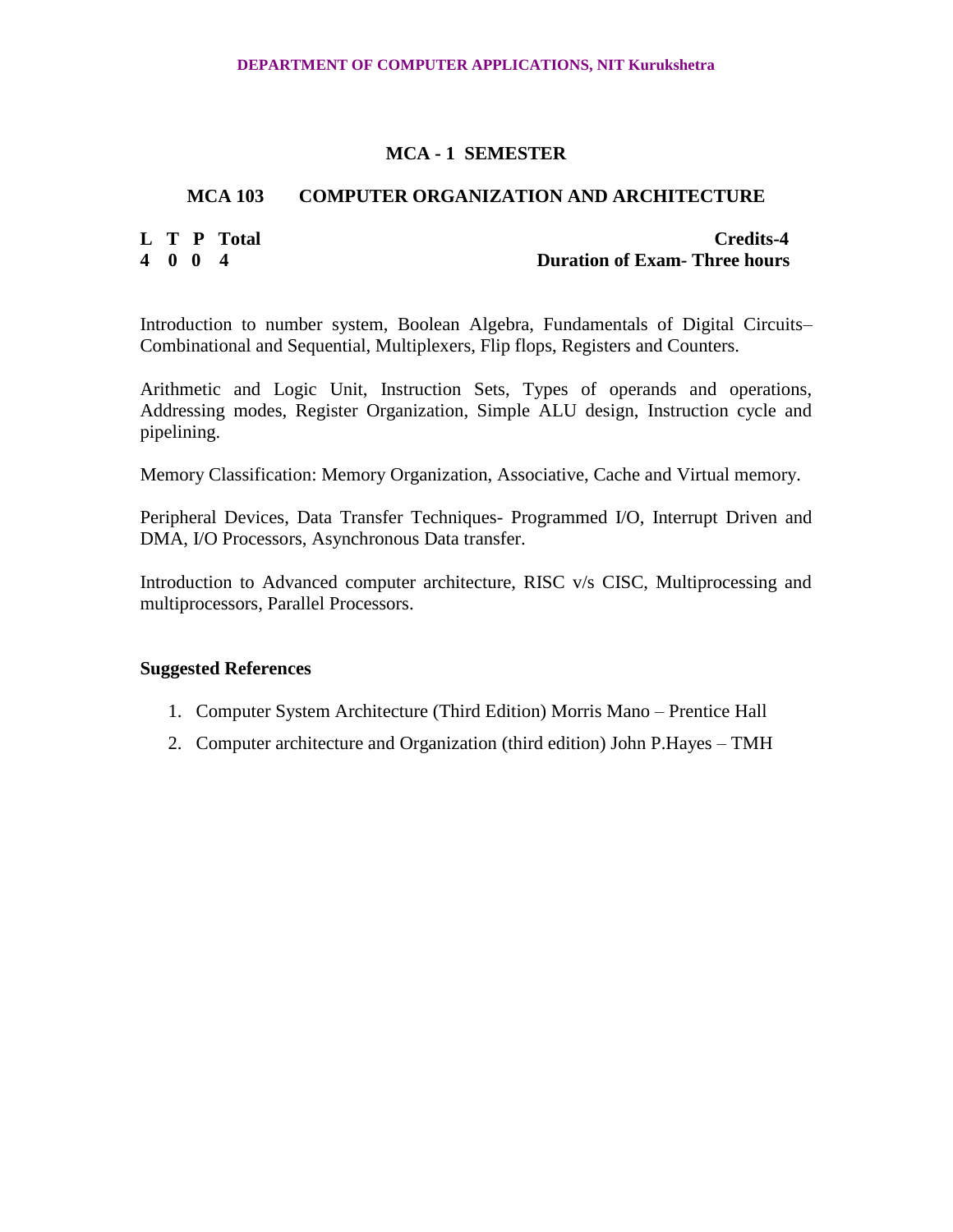#### **MCA-105 DISCRETE MATHEMATICS**

# **L T P Total Credits-4 4 0 0 4 Duration of Exam- Three hours**

#### **Sets and Propositions**

Introduction, Combination of sets, Finite and Infinite sets, Uncountably Infinite Sets, Mathematical Induction, Principle of Inclusion and Exclusion, Multisets, Properties of Binary Relations, Equivalence Relations and Partitions, Partial Ordering Relations, Functions and Pigeonhole Principle, Propositions.

### **Algebraic System**

Definitions and elementary properties of algebraic structures, Semigroups, monoids and submonoids, Groups and subgroups, Homomorphisms and Isomorphisms of Monoids and Groups, Definition and Examples of Rings and Subrings, Types of Rings, Commutative Ring, Ring with Unity, Ring with or without Zero divisions, Integral Domain, Division Ring, Relation of Isomorphism in the set of rings, Field, its characteristics and subfield.

#### **Graphs and Planar Graphs**

Introduction, Basic Terminology, Multigraphs and Weighted Graphs, Paths and Circuits, Shortest Paths in Weighted Graphs, Eulerian Paths and Circuits, Hamiltonian Paths and Circuits, Planar Graphs, Trees, Rooted Trees, Path Lengths in Rooted Trees, Binary Search Trees, Spanning Trees and Cut-sets, Minimum Spanning Trees.

#### **Permutations, Combinations and Recurrence Relations**

The Rules of Sum and Product, Permutations, Combinations, Generation of Permutations and Combinations, Recurrence Relations, Linear Recurrence Relations with Constant Coefficients, Homogeneous Solutions, Particular Solutions, Total Solutions, Solution by the Method of Generating Functions.

- 1. C.L. Liu; Elements of Discrete Mathematics
- 2. Kenneth Kalmanson: An Introduction to Discrete Mathematics and its Applications, Addison Wesley Publishing Co., 1986.
- 3. J.P. Tremblay: Discrete Mathematical Structures with Applications to Computer Science, McGraw Hill, N.Y., 1977.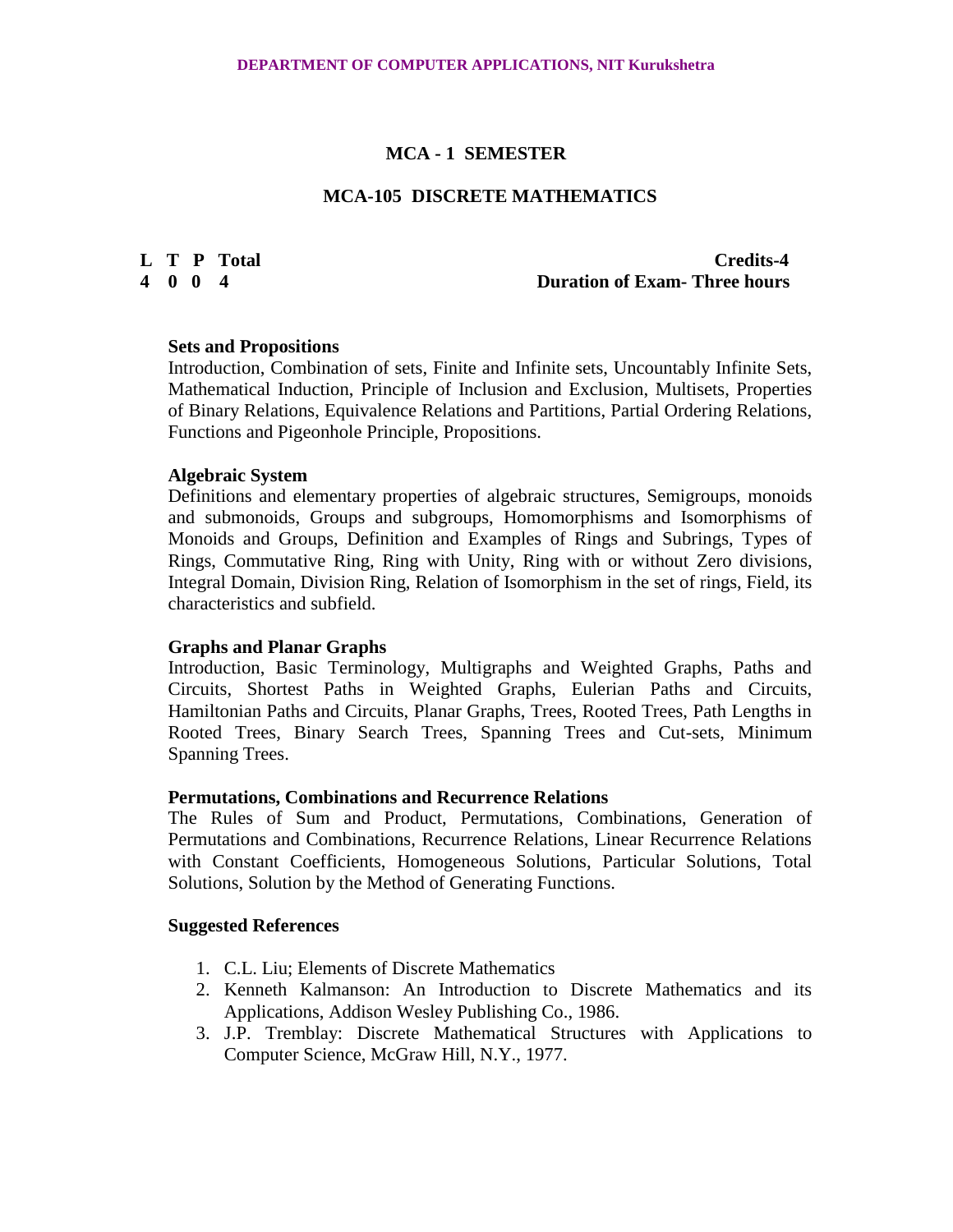# **MCA 107 MICROPROCESSOR**

# **L T P Total Credits-4 4 0 0 4 Duration of Exam- Three hours**

#### **8085 Microprocessors**

Microprocessors and Microcomputers, 8085 Microprocessor Architecture, Timing and Control unit, Machine cycles, Interrupts.

Programming 8085 Microprocessor: Addressing modes, instruction set, assembly language programming, programs for multibyte addition/subtraction, multiplication, division, block transfer. Stacks and subroutines, Interrupts, Counters and time delays. Details of interfacing devices 8255 and 8253, Interfacing with A/D and D/A converters,

#### **8086 Microprocessors**

Salient features of x86 architecture, Addressing modes and basic operations.

- 1. R. Gaonkar, "The 8085 Microprocessor" PHI
- 2. Liu and Gibson, Microcomputer Systems: 8086/8088 family: Architecture, Programming and Design, PHI.
- 3. D. V. Hall, "Microprocessors and Interfacing", 1997 TMH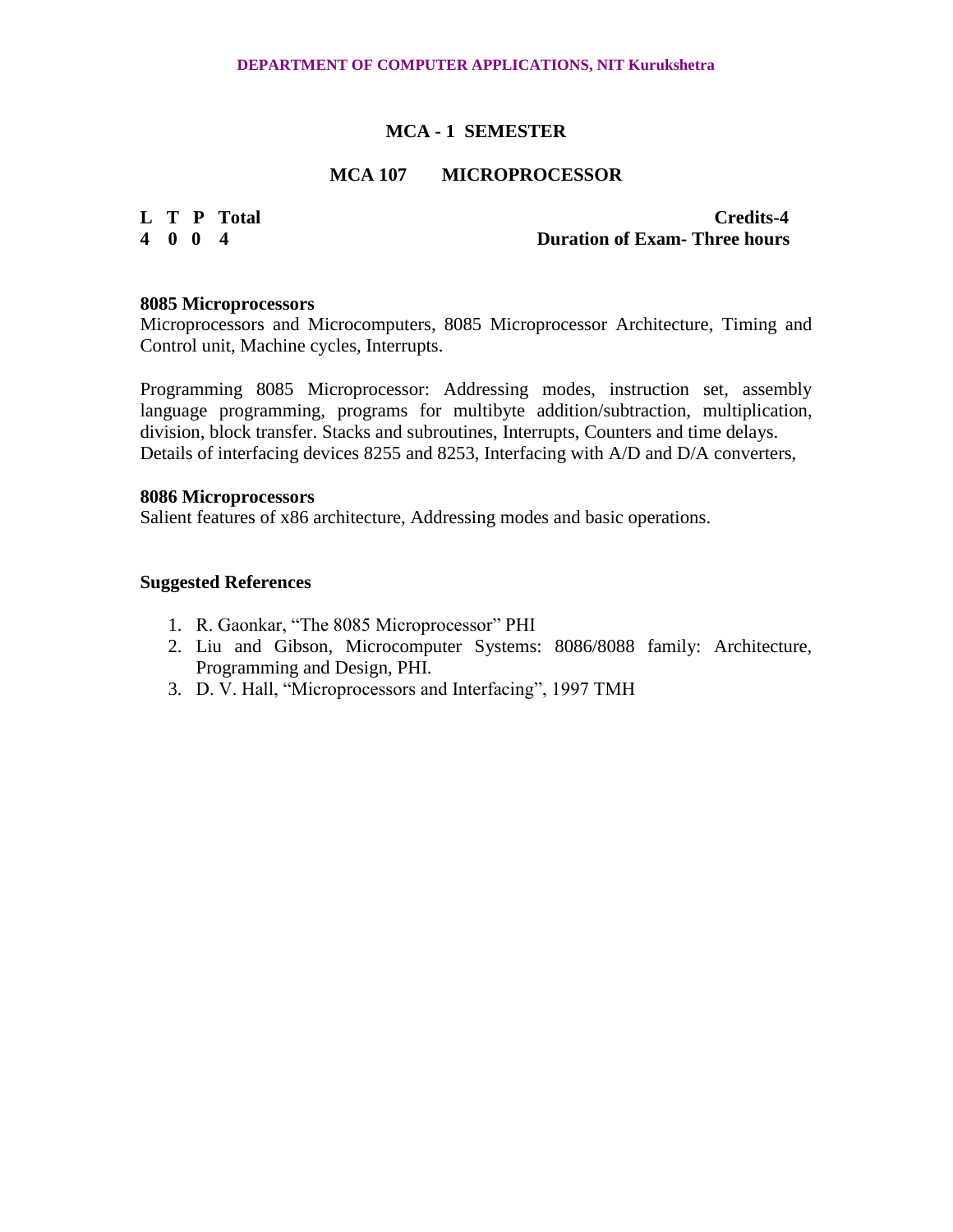# **DEPARTMENT OF COMPUTER APPLICATIONS, NIT Kurukshetra**

# **MCA - 1 SEMESTER**

# **MCA 109 FILE STRUCTURES**

# **L T P Total Credits-4**<br> **4 0 0 4**<br> **1 Duration of Exam- Three hours 4 0 0 4 Duration of Exam- Three hours**

File Processing Operations: Physical and Logical files, Opening, reading & writing and closing files in C, seeking and special characters in files, Physical devices and logical files, file related header files in C.

Secondary Storage : Disks – Organization, tracks, sectors, blocks, capacity, non-data overhead, cost of a disk access, Magnetic tape, disk vs tape, CDROM – CDROM as a file structure, Physical Organization, strengths and weakness of CD-ROMS, Storage hierarchy.

Byte Journey and Buffer Management: File Manager, IO Buffer, IO Processing, Buffer strategies and bottlenecks.

File Structure concepts: A stream file, field structures, reading a stream of fields, record structures and that uses a length indicator, Mixed numbers and characters – use of a hex dump, reading the variable length records from the file.

Managing records in C files: Retrieving records by keys, sequential search, direct access, choosing a record structure and record length, header records, file access and file Organization.

Organizing files for performance: Data compression, reclaiming space – record deletion and storage compaction, deleting fixed – length records for reclaiming space dynamically, deleting variable – length records, space fragmentation and replacement strategies.

Indexing: Index, a Simple index with an entry sequenced file, basic operations on an index, entry sequenced file, indexes that are too large to hold in memory, indexing to provide access by multiple keys, retrieval using combination of secondary keys, improving the secondary index structure – inverted lists

Index Sequential files : Access and prefix B+ trees – Simple index to the sequence set, the content of the index : separators instead of keys, the simple prefix B+ tree, simple prefix B+ tree maintenance, index set block size, internal set block size, the internal structural of index set blocks : a variable order B-tree, loading a simple prefix B+ tree.

Hashing: Collisions in hashing, a simple hashing algorithm, function and record distributions, memory requirements, collision resolution by progressive overflow, buckets, deletion, Extendable hashing: Working of extendable hashing, implantation, deletion, extendable hashing performance

- 1. File Structures An Object Oriented Approach with C, Muchael J Folk, Bill Zoellick and Greg Riccardi , Addission Wesley
- 2. M.E. Loomis: Data Management and File Structures, 2nd Ed. PHI. 1997.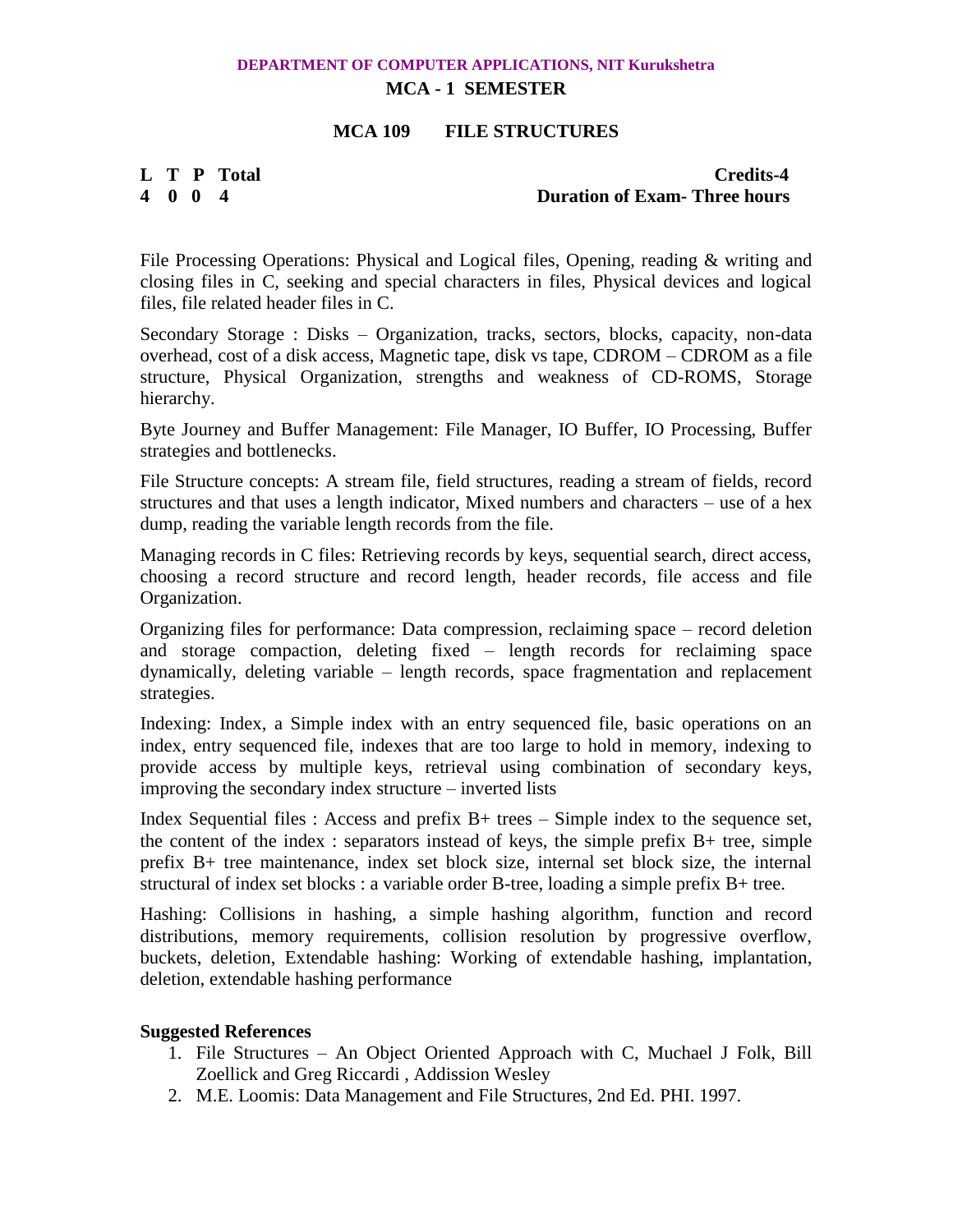

# **SCHEME AND SYLLABI MASTER OF COMPUTER APPLICATIONS NATIONAL INSTITUTE OF TECHNOLOGY, KURUKSHETRA (2007-08)**

# **SEMESTER – II**

|                              | <b>SUBJECT   COURSE TITLE</b>          | <b>LECTURE</b> | LAB      | <b>CREDITS</b> |
|------------------------------|----------------------------------------|----------------|----------|----------------|
| <b>CODE</b>                  |                                        | hrs            | hrs      |                |
| <b>MCA 102</b>               | Data Structures and Algorithms         |                | $\Omega$ |                |
| <b>MCA 104</b>               | <b>Object Oriented Programming</b>     |                | $\Omega$ |                |
| <b>MCA 106</b>               | <b>Programming Languages</b>           |                | $\Omega$ |                |
| <b>MCA 108</b>               | <b>Operating Systems</b>               |                | 0        |                |
| <b>MCA 110</b>               | Numerical Analysis and Optimization    |                | $\Omega$ |                |
|                              | Techniques                             |                |          |                |
| <b>MCA</b> 112               | Data Structures and Algorithms Lab     |                | 3        | 1.5            |
| <b>MCA</b> 114               | <b>Object Oriented Programming Lab</b> |                | 3        | 1.5            |
| <b>MCA 116</b>               | <b>Computational Techniques Lab</b>    |                | 3        | 1.5            |
| <b>Total Credits</b><br>24.5 |                                        |                |          |                |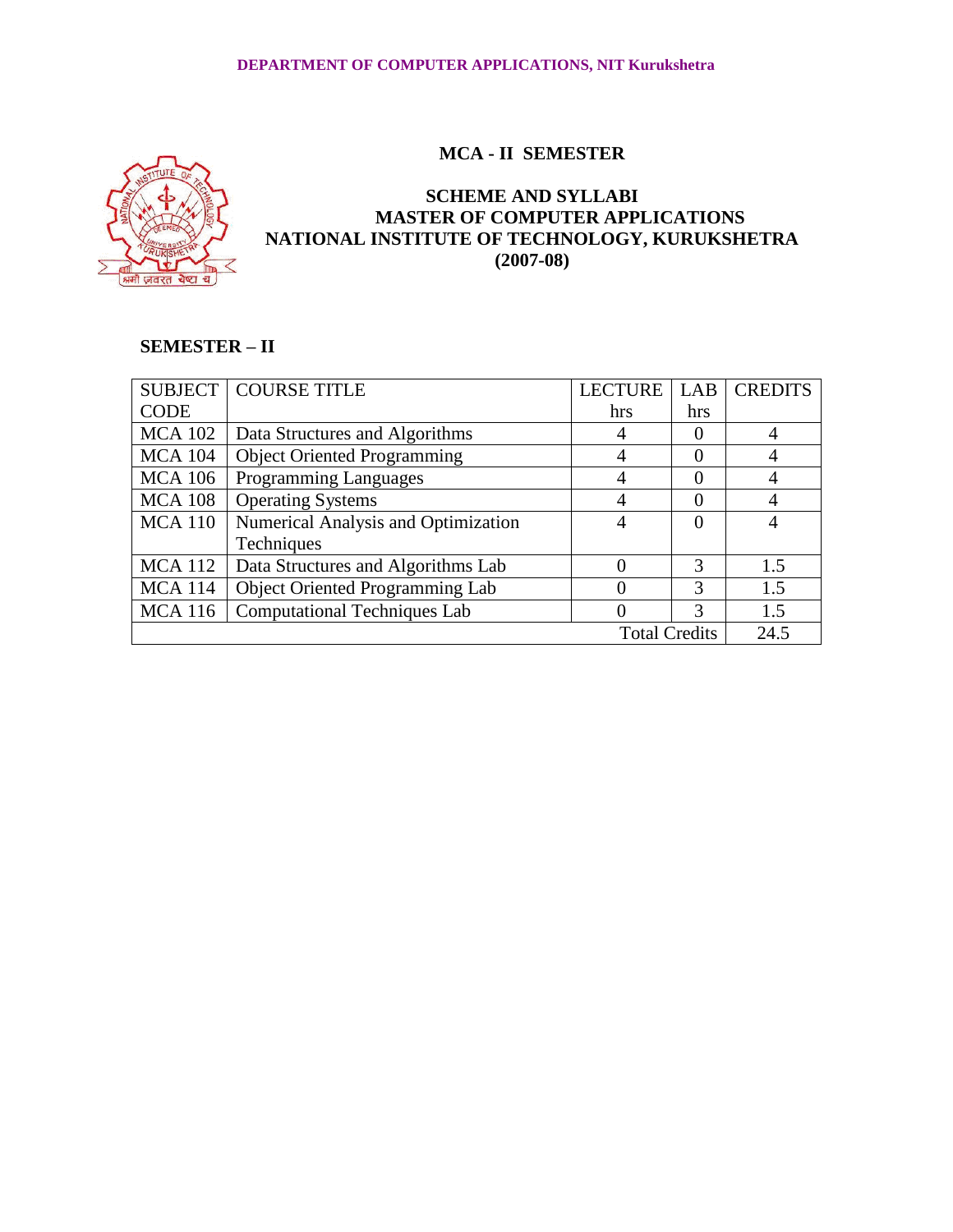# **MCA-102 DATA STRUCTURES AND ALGORITHMS**

# **L T P Total Credits-4**<br> **A** 0 0 4<br> **Duration of Exam- Three hours 4 0 0 4 Duration of Exam- Three hours**

Review of data types: Scalar types – Primitive types, Enumerated types, Subranges Structures types – Character strings, arrays, records, sets, files. Data abstraction. Complexity of algorithms: Time and space complexity of algorithms using "big oh" notation.

Recursion: Recursive algorithms, Analysis of recursive algorithms.

Linear data structures: Stacks, queues, lists. Stack and queue implementation using array, linked list. Linked list implementation using pointers.

Non linear Structures: Graphs, trees, sets. Graph and tree implementation using array linked list. Set implementation using bit string, linked list.

Searching: Sequential Search – Searching arrays and linked lists. Binary Search – Searching arrays and binary search trees. Hashing – Introduction to simple hash functions, resolution of collisions.

Sorting :  $n^2$  Sorts – Bubble sort, insertion Sort, selection sort. nlogn sorts – quick sort, heap sort, merge sort. External sort – merge files.

- 1. Sahni S., Data Structures, Algorithms, and Applications in C++, Mc Graw Hill, Singapore, 1998.
- 2. Cormen T.H., Leiserson C.E, and Rivest R.L., Introduction to Algorithms, Prentice Hall India, New Delhi, 1990.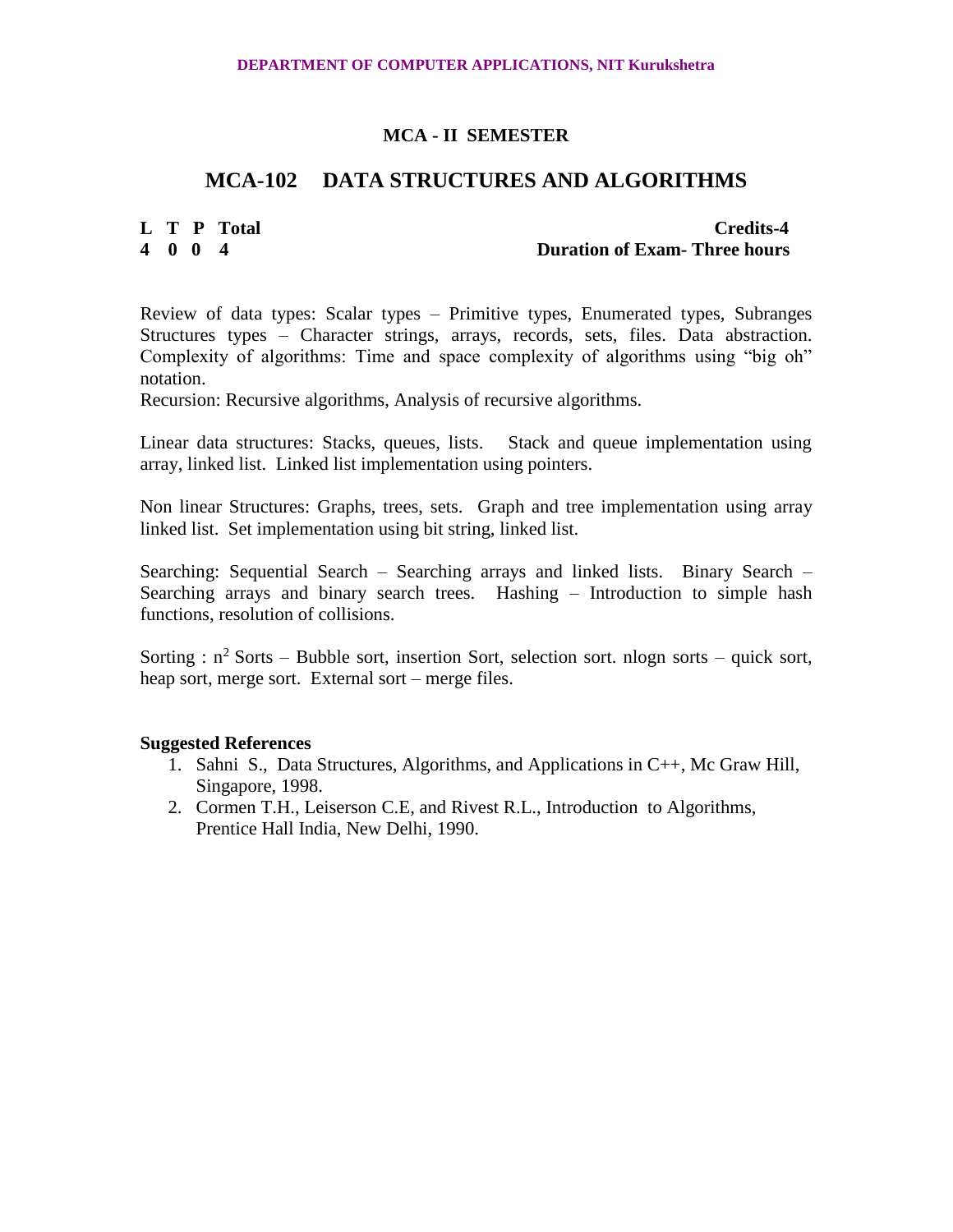# **MCA-104 OBJECT ORIENTED PROGRAMMING**

# **L T P Total Credits-4 4 0 0 4 Duration of Exam- Three hours**

Introduction: Introduction to OOP, Basic Concepts of OOP, Applications of OOP. Introduction to C++, function Prototypes, Inline functions, Reference Parameters, Dynamic memory allocation, default arguments, Scope resolution operator, Linkage specifications

Classes, Constructors, Friend Class: Introduction, Comparing class with Structure, Class Scope, Accessing Members of a class, Constructor, Destructor, Const objects, Const member functions, Friend class, Friend function, This pointer, Data abstraction and Information hiding, container classes and Iterators.

Overloading & Inheritance: Operator Overloading, Fundamentals, Restrictions, Overloading stream, Insertion and stream extraction operators, Overloading unary & binary operators, Converting between types, Overloading ++ and --. Inheritance, Introduction, Protected members, Casting base class pointers to derived class pointers, Overloading Base class members in a Derived class, Public, Protocols and Private inheritance, Direct base classes and Indirect Base Classes, Using Constructors and Destructors in Derived classes, Implicit Derived class object to base class object conversion.

Virtual functions, Streams, Files: Introduction, Type fields and switch statements, Virtual functions, Abstract base classes and concrete classes, Polymorphism, Dynamic binding, Virtual destructors. C++ Stream I/O: Streams, Stream Input, Stream Output, Unformatted I/O, Stream manipulators, Stream format states, Stream error, States.

Files: File Operations –File pointers, error handling during file Operations

Templates & Exception Handling: Templates, Function templates, Class templates, Overloading template functions, Class template and non type parameters –Templates with Multiple parameters. Exception Handling: When exception handling, Basic of C++ exception, Catching an exception, re throwing an exception, exception specifications. Namespace: Introduction to Namespace

- 1. Deitel H.M. & Deitel P.J., "How to Program C++", PHI, 2003
- 2. AL Stevenes, "C++ Programming", Wiley Dreamtech, 2003.
- 3. Herbert Scheldt, "C++, The Complete Reference", 2003.
- 4. E. Balagurusamy, "Object Oriented Programming with  $C++$ ",  $2<sup>nd</sup>$  Edition., 2001.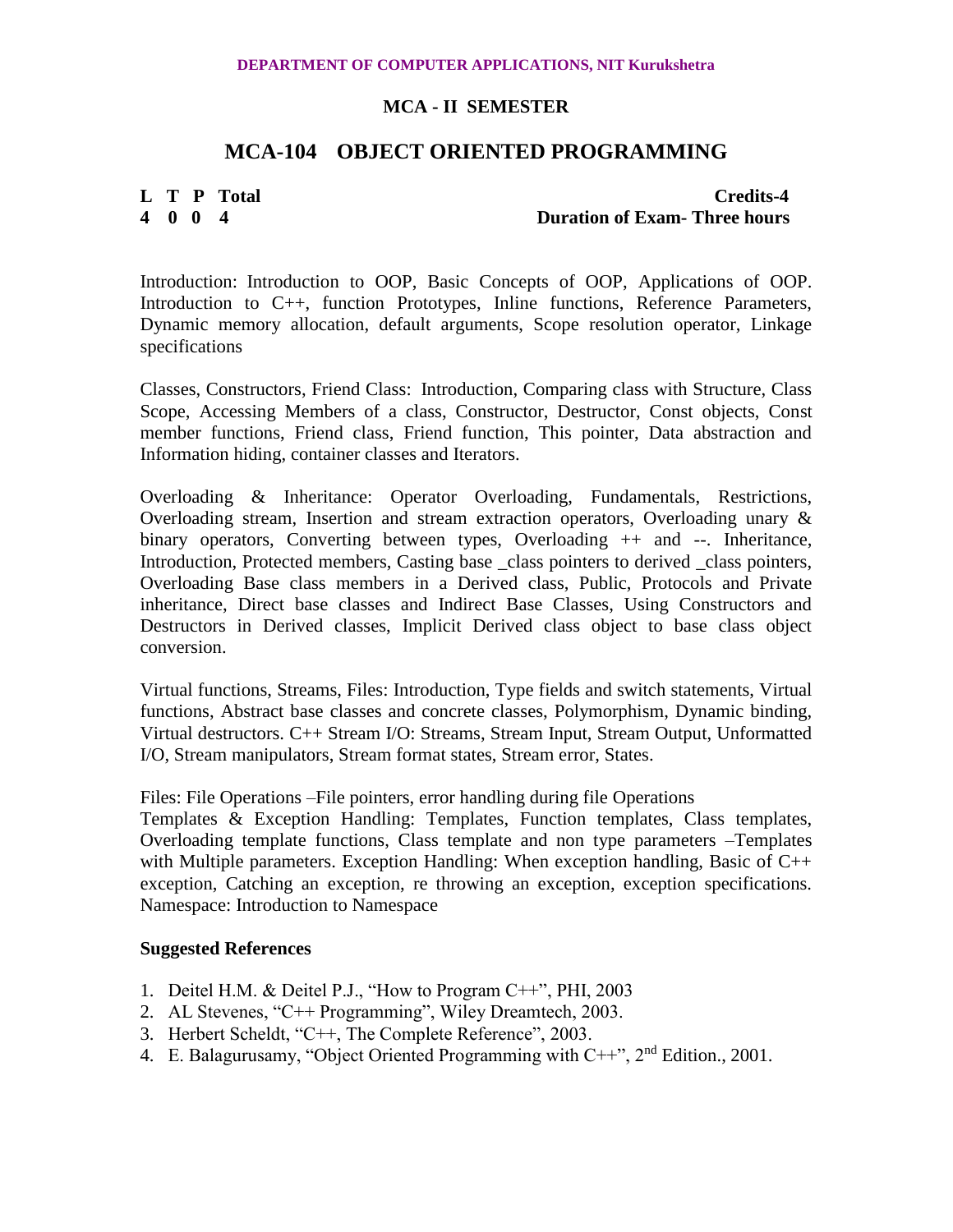# **MCA-106 PROGRAMMING LANGUAGES**

**L T P Total Credits-4**<br> **A** 0 0 4 **Duration of Exam-Three hours 4 0 0 4 Duration of Exam- Three hours**

High level languages, Programming Paradigms, Language implementation. Syntactic structure – Language representation, Abstract syntax tree, Lexical syntax, Context Free grammars (CFG), Normal forms of CFG.

Structured programming, its need and design issues, block structures, types, variables, binding, types of binding, type checking, strong typing, type conversion, named constant, principle data types, character string, user defined data types, pointer and reference.

Fundamentals of subprogram, referencing, environment – local and non local parameter passing, subprogram name as parameter, overloaded subprogram, generic subprograms, co routine, CALL-RETURN structure, recursion, implementing non-local referencing environment, scope-static and dynamic, implementation of scopes.

Introduction, subprogram level concurrency, and synchronization, through semaphores, monitors and message passing, Introduction to Exception handling.

Fundamentals of functional programming, features and implementation, Types – values and operations, product of types, Lists and operations on Lists, Functions from a domain to a range, Function application and lexical scope. Binding of values and functions.

Fundamentals of logical programming, basic elements of Prolog, deficiencies and application of Prolog.

- 1. T.W. Pratt, Programming Languages: Design & Implementation, PHI, 3rd Ed.
- 2. Ravi Sethi, "Programming Languages Concepts and Constructs", Addison Wesley, 1989.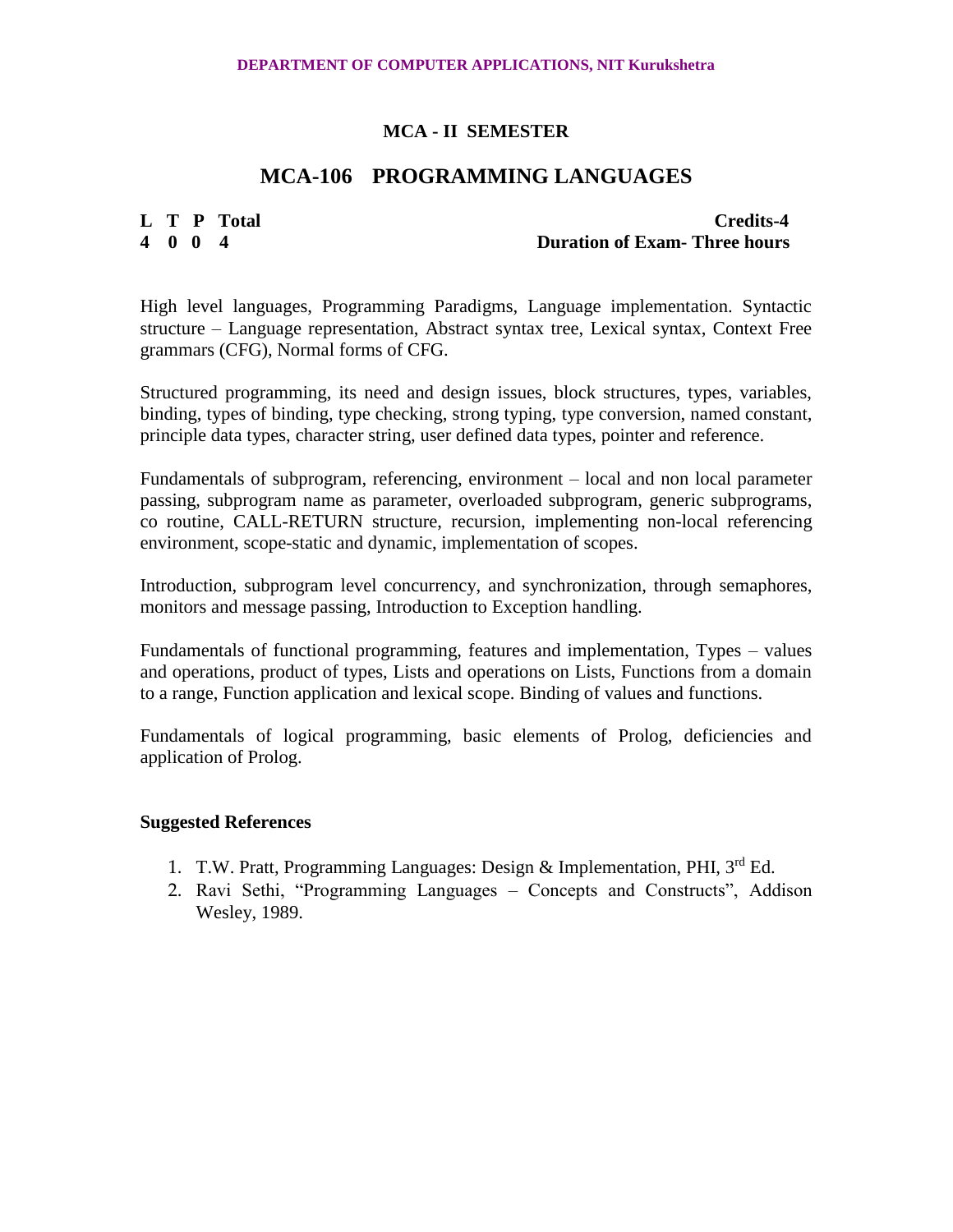# **MCA-108 OPERATING SYSTEMS**

**L T P Total Credits-4 4 0 0 4 Duration of Exam- Three hours**

Types of Operating Systems (OS), historical evolution of operating systems, Real time systems, Distributed systems. OS concepts – Processes, Files, System calls, Shell, Interrupt mechanisms.

File Systems: Functions of the system, File access and allocation methods, Directory Systems: Structured Organization, directory and file protection mechanisms, implementation issues; hierarchy of file and device management.

CPU Scheduling: Levels of Scheduling, Comparative study of scheduling algorithms, multiple processor scheduling.

Memory management, memory allocation, paging, virtual memory, page replacement algorithms, Paging, Segmentation combination of Paging and Segmentation, Virtual memory concepts, Demand Paging, Page replacement Algorithms

Device and Input-Output management.

Deadlocks, prevention and avoidance, concurrent processes, Semaphores.

Device and Input-Output management.

Study of UNIX operating system.

- 1. Peterson, J.L. & Silberschatz, A.: Operating System Concepts, Addison, Wesley-Reading.
- 2. Silberschatz Galvin **"**Operating system concepts**"**  John Wiley & Sons 2004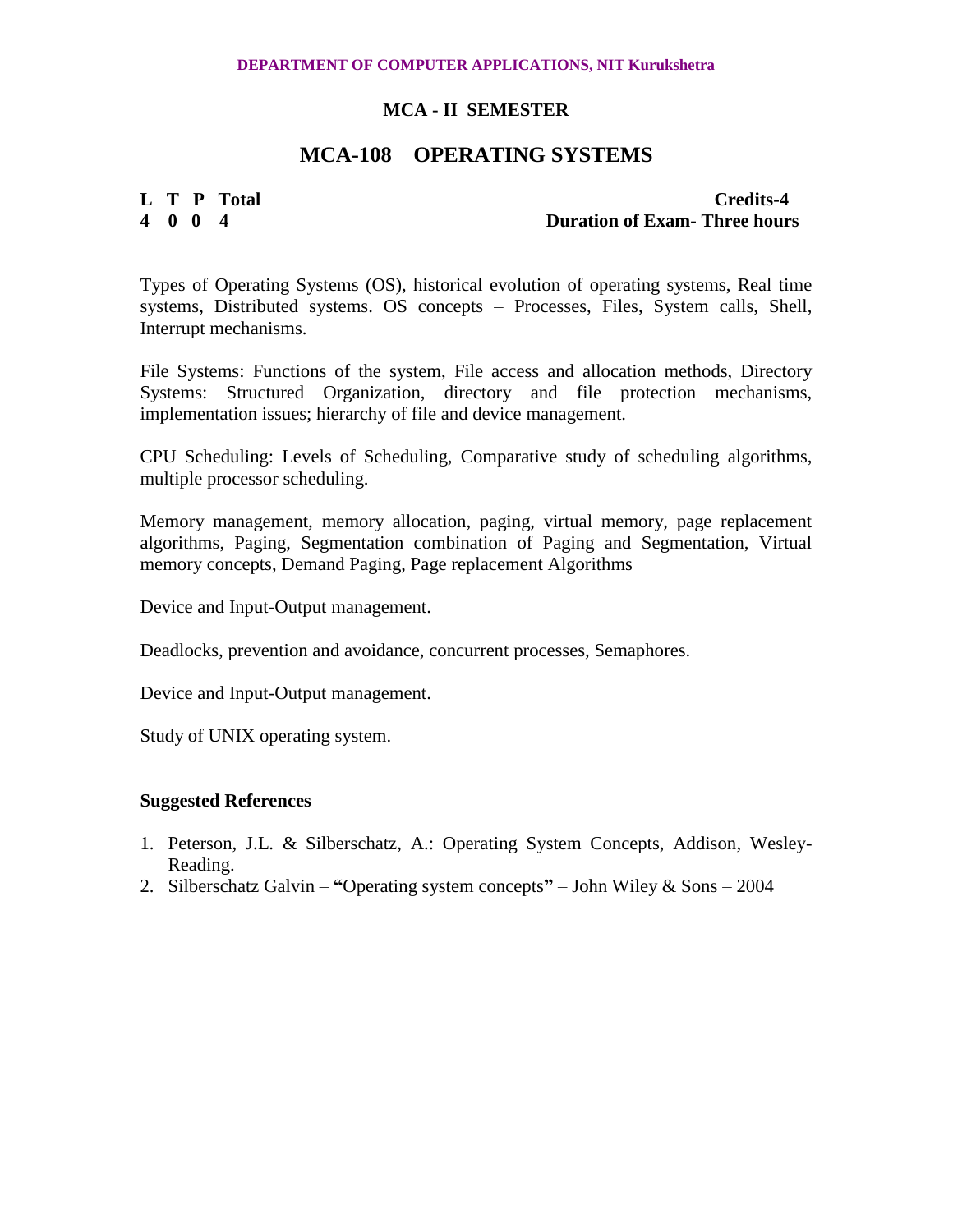# **MCA 110 NUMERICAL ANALYSIS AND OPTIMIZATION TECHNIQUES**

# **L T P Total Credits-4 4 0 0 4 Duration of Exam- Three hours**

Errors in numerical calculations, sources of errors, significant digits, numerical solution of polynomial and transcendental equations, bisection method, regula-falsi method, Newton-Raphson method, fixed point method of iteration, rates of convergence of these methods, solution of system of algebraic equations, exact methods, Crout's triangularization method, iterative methods, gauss - seidel and relaxation method, polynomial interpolation, Lagrange interpolation polynomial, divided differences, Newton's divided difference interpolation polynomial, finite differences, operators  $\Delta$ ,  $\nabla$ ,  $\mathbf{e}$ ,  $\delta$ , Gregory, Newton forward and backward difference interpolation polynomials, central differences, stirlings interpolation formulae.

Numerical differentiation, differentiation formulae in the case of equally spaced points, numerical integration, trapezoidal and Simpson's rules, compounded rules, errors of interpolation and integration formulae numerical solution of ordinary differential equations, single stepmethods, Taylor series method, Euler's method, modified Euler's method, Picard's iteration method, Runge - Kutta methods  $(2^{nd}, 3^{rd}$  and  $4^{th}$  order formulae- derivations not required), multistep methods, Milne's predictor and corrector formulae

Optimization methods, mathematical formulation of linear programming problem, simplex method, artificial variables, Charnes M method, two phase technique, duality in linear programming, dual simplex method, Transportation assignment and routing problems

- 1. Sastry S. S., Numerical Analysis, Prentice-Hall India.
- 2. S. S. Rao, Optimization Techniques, New Age Int., New Delhi
- 3. Froberg, Introduction to Numerical Analysis, Second Edition, Addition Wesley
- 4. Grawin W.W., Introduction to Linear Programming, McGraw Hill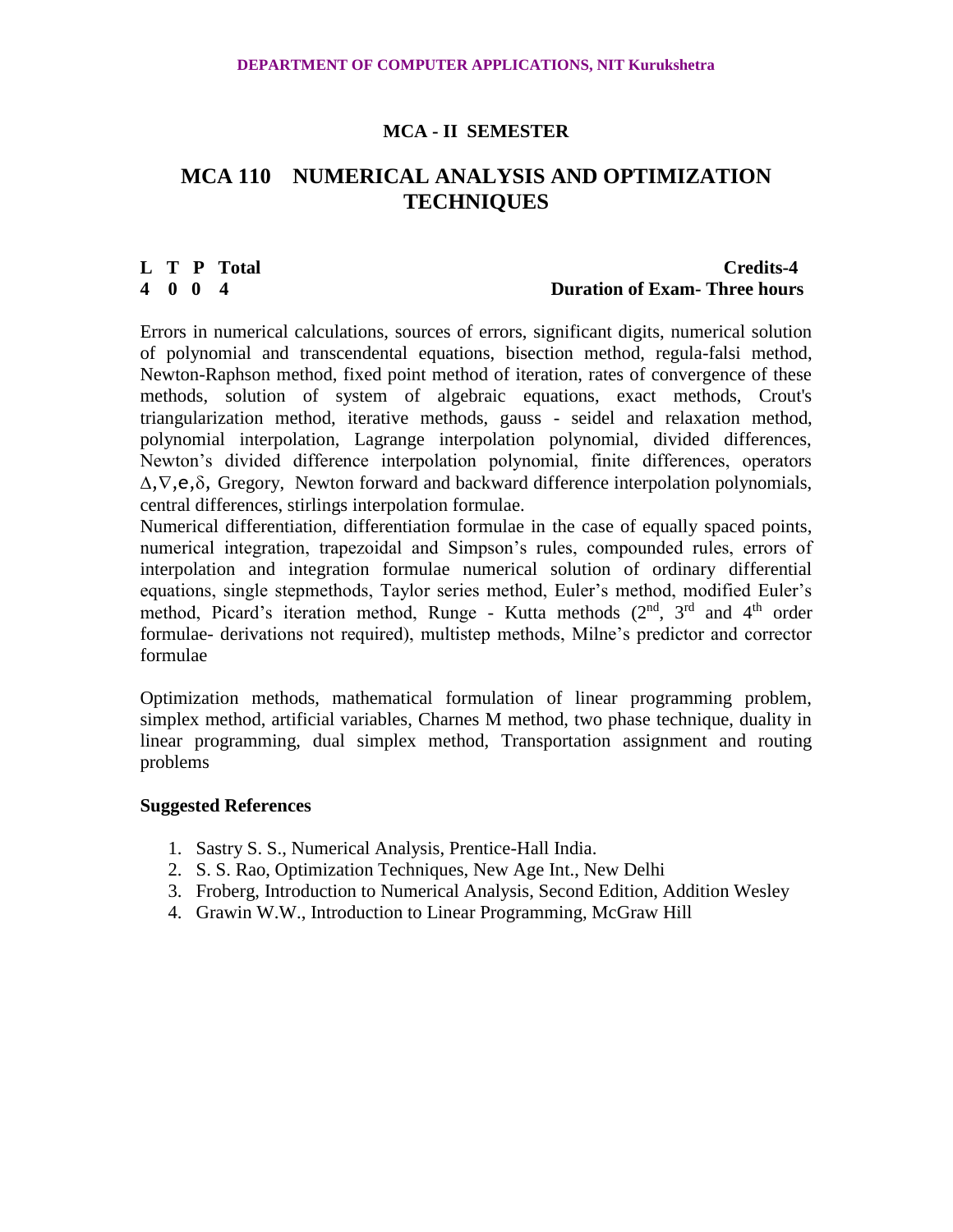



# **SCHEME AND SYLLABI MASTER OF COMPUTER APPLICATIONS NATIONAL INSTITUTE OF TECHNOLOGY, KURUKSHETRA (2008-09)**

# **SEMESTER – III**

| <b>SUBJECT</b> | <b>COURSE TITLE</b>         | <b>LECTURE</b>       | LAB                         | <b>CREDITS</b> |
|----------------|-----------------------------|----------------------|-----------------------------|----------------|
| <b>CODE</b>    |                             | hrs                  | hrs                         |                |
| <b>MCA 201</b> | Database Management Systems |                      | 0                           |                |
| <b>MCA 203</b> | Software Engineering        |                      | $\Omega$                    |                |
| <b>MCA 205</b> | <b>Computer Networks</b>    |                      | $\Omega$                    |                |
| <b>MCA 207</b> | <b>Visual Programming</b>   |                      | $\Omega$                    |                |
| <b>MCA 209</b> | Web Engineering             |                      | $\Omega$                    |                |
| <b>MCA 211</b> | Database System (Pr.)       |                      | $\overline{2}$              |                |
| <b>MCA 213</b> | Visual Programming (Pr.)    |                      | $\mathfrak{D}$              |                |
| <b>MCA 215</b> | Web Engineering(Pr.)        |                      | $\mathcal{D}_{\mathcal{A}}$ |                |
| <b>MCA 217</b> | <b>SEMINAR</b>              |                      | $\Omega$                    |                |
|                |                             | <b>Total Credits</b> |                             | 24             |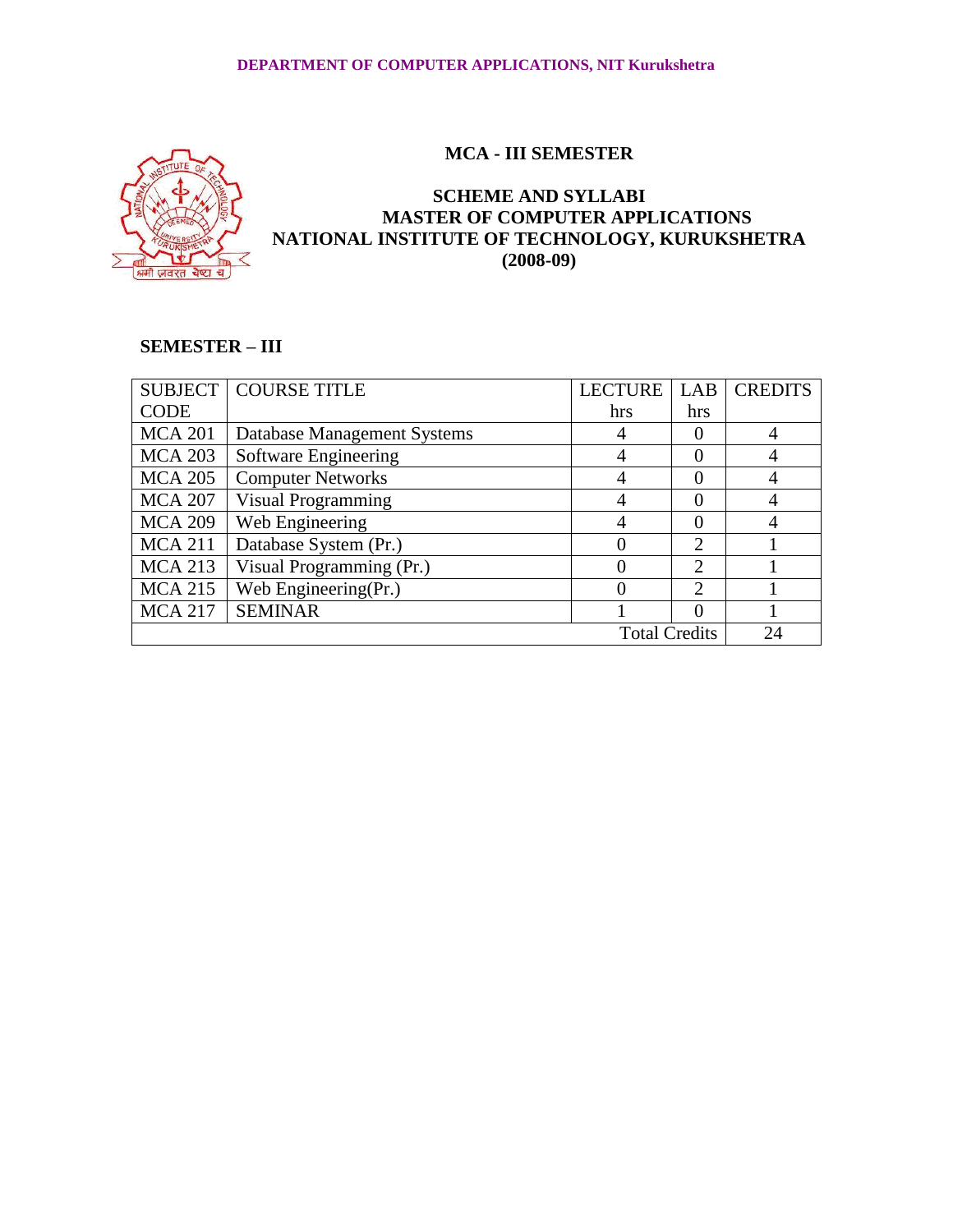# **MCA-201 DATABASE MANAGEMENT SYSTEMS**

### **L T P Total Credits-4 4 0 0 4 Duration of Exam- Three hours**

### Basic Concepts

What is database system, why database, Data independence, 3 levels of architecture; external level, conceptual level, internal level, mapping DBA, DBMS, organization of databases, components of DBMS, Data Models, Relational Models, Networks data model, Hierarchical Model, semantic data model.

### Relational Model

Introduction – Relational Model, base tables & views, relations, domains, candidate keys, primary key, alternate keys, foreign key, Integrity rules, relational Operators – relational algebra, relational calculus, Data Base Design – Introduction, Basic Definitions, Non-loss decomposition and functional dependencies, 1NF, 2NF, 3NF, BCNF, MVD & 4NF, JD  $\&$ 5NF, Normalization procedure, other normal forms.

SQL: Data definition, Constraints, & Schema Changes in SQL, insert, Delete and update statements, View in SQL, Specifying constraints and Indexes in SQL, Queries in SQL.

A relational database management system: Oracle-A historical perspective, Basic structure, Data base Structure and its manipulation in Oracle, Storage Organization in Oracle Programming Oracle Applications.

**Concurrency** 

Transaction concept, transaction state, concurrent executions, serializability lock based protocols, timestamp based protocols, validation based protocols, deadlock handling.

#### Distributed Data Bases

Introduction, fundamental principles, objectives, Problems of distributed processingquery processing, catalog management, updates propagation, recovery control, and concurrency control.

#### **Suggested References**

1. C.J. Date: An Introduction to Database systems 7th Ed. Addison Wesley, Indian Edition, 2000.

2. A.K. Majumdar and Bhattacharyya: Database Management Systems, THM, 1996.

3. A Silberschatz, H.F. Korth & S. Sudarshan: Data Base System Concepts, TMH, 1997.

4. S. B. Navathe, R. Elmasri: Fundamentals of database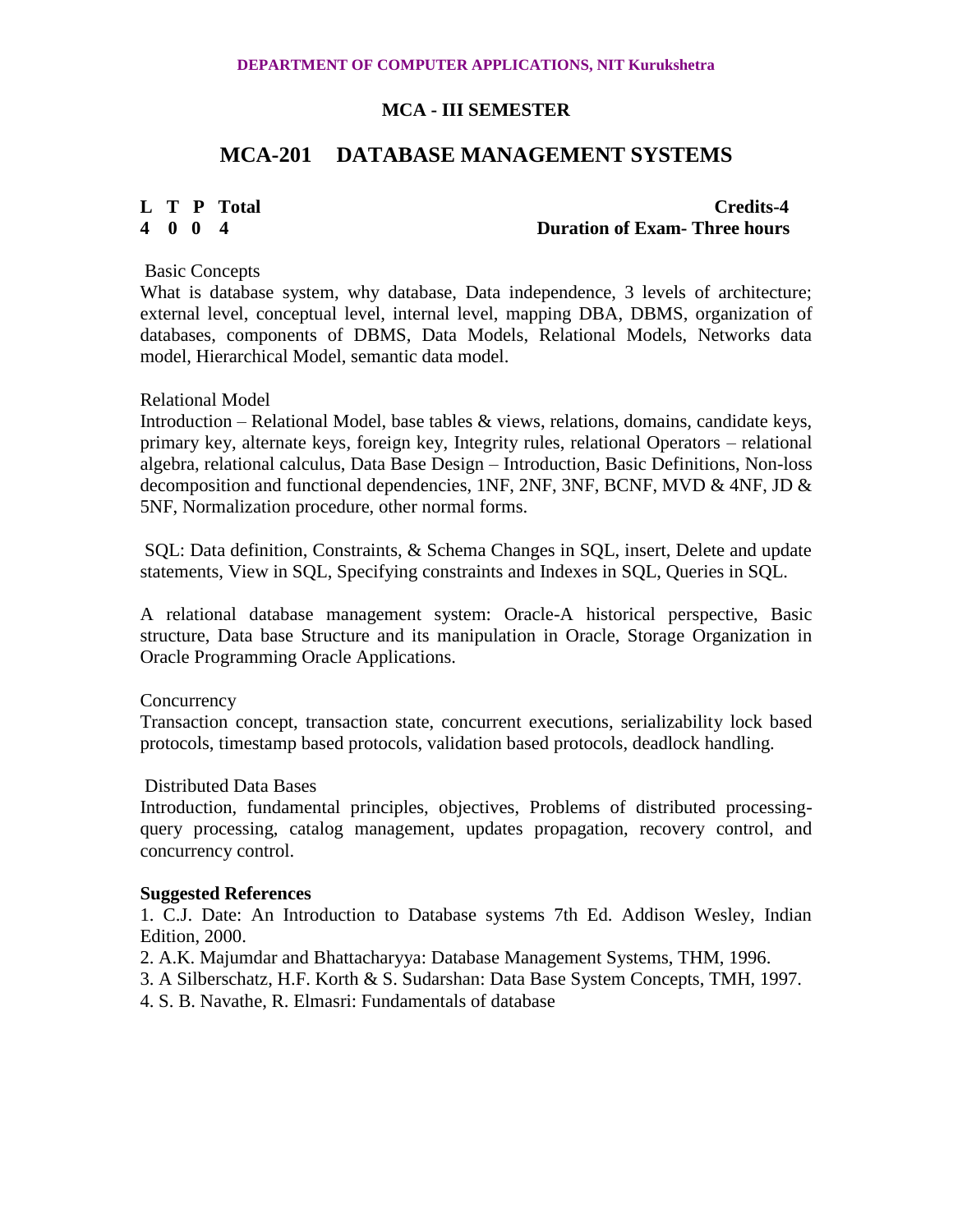# **MCA-203 SOFTWARE ENGINEERING**

**L T P Total Credits-4 4 0 0 4 Duration of Exam- Three hours**

**Introduction** 

Introduction to Software crisis & Software processes; Software life cycle models – Build & Fix, waterfall prototype evolutionary, spiral model.

Requirement Analysis & Specifications

Problem Analysis – DFD, Data dictionaries, ER diagrams, object diagrams; approaches to problems analysis;  $SRS$ ; specifying behavioral & non-behavioral requirements.

Software Design What is design? Modularity, strategy of design, function oriented design, object oriented design.

Software Metrics

Introduction, size metrics, data structure metrics, information flow metrics, entropy-based measures, metric analysis.

Software Reliability

Importance, Software reliability & Hardware reliability, failures & faults, reliability concepts, reliability models – macro, basic, logarithmic Poisson, calendar time component, micro models; estimating number of residual errors; reliability allocation.

Software Testing Introduction, Functional testing, structural testing, activities during testing, debugging, testing tools.

Software Maintenance

Introduction, types of maintenance, maintenance process, maintenance models, reverse engineering, re-engineering.

# **Suggested References**

1. K.K.Aggarwal, Yogesh Singh: Software Engineering, New Age International Ltd, 2001.

2. R.S. Pressman, Software Engineering – A Practitioner's Approach, 5th Ed, TMH, 2000.

3. Ian Sommerville, Software Engineering, 4th Ed., Addison Wesley.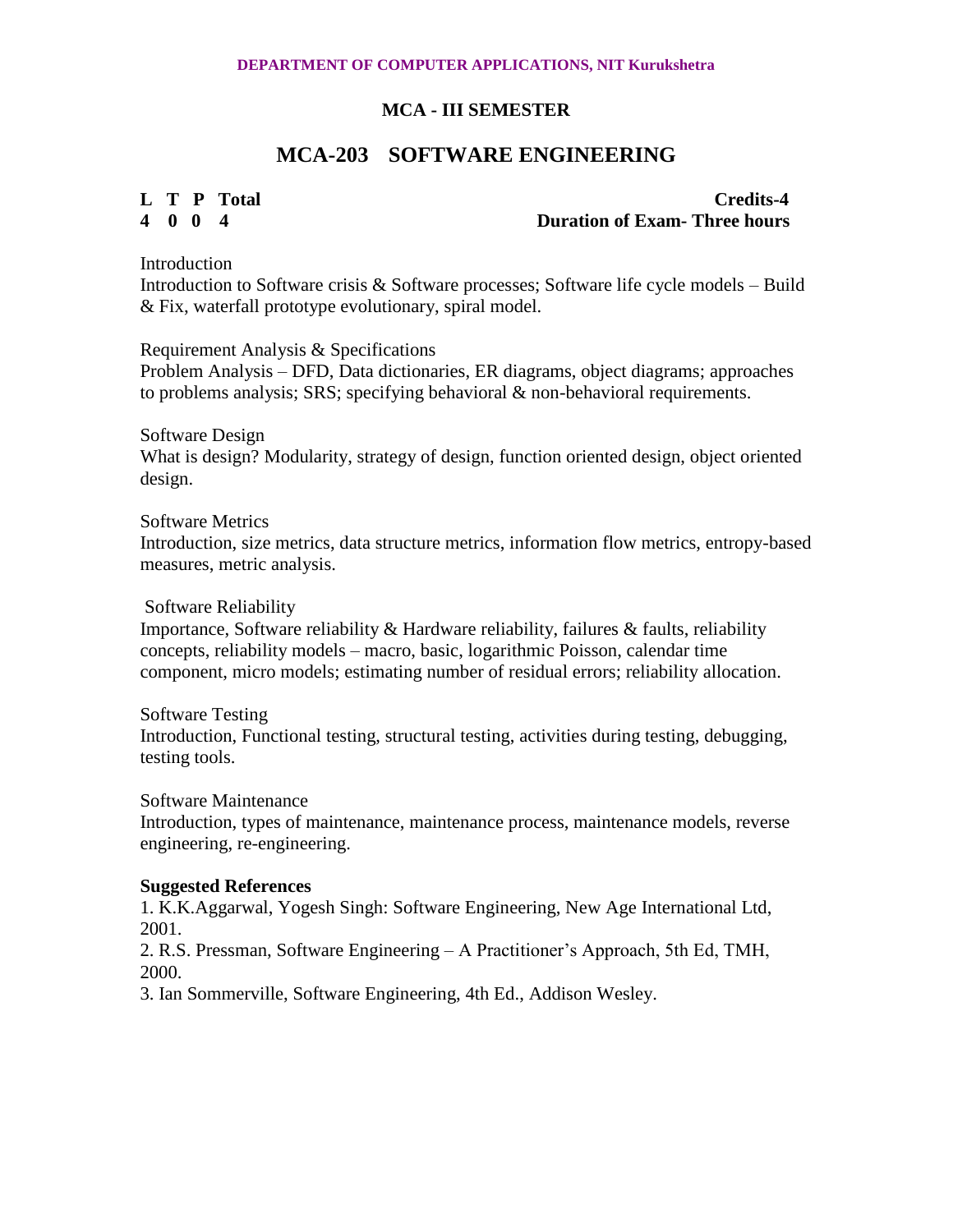# **MCA-205 COMPUTER NETWORKS**

**L T P Total Credits-4 4 0 0 4 Duration of Exam- Three hours**

### Introduction

Network Functions, Network Topology, Network Services, Switching Approaches, Transmission media and systems, multiplexing and signaling techniques, Error detection and correction, ISDN and BISDN

Layered Architectures Examples, OSI Reference Model, Overview of TCP/IP architecture, Socket system calls, SNMP, Electronic Mail.

### Peer-to-Peer Protocols

Protocols, Service Models and End-to-End requirements, ARQ, Sliding Window, RTP, HDLC, PPP protocols, Statistical Multiplexing.

# MAC and LAN Protocols

Multiple access communication, Random Access-ALOHA, Slotted-ALOHA, CSMA, CSMA-CD, Channelization – FDMA, TDMA, CDMA, Channelization in Cellular networks LAN Standards - 802.3, 802.4, 802.5, 802.6, FDDI, 802.11, LAN Bridges.

# Packet Switching Networks

Packet network topology, Datagrams and Virtual Circuits – Structure of Switch / Router, Connectionless and Virtual Circuit packet Switching, X.25, Routing Algorithms, ATM Networks, Traffic management and QoS – FIFO, Priority Queues, Fair Queuing, Congestion Control techniques.

# TCP/IP

Architecture, Internet protocols – IP packet, Addressing, Subnet addressing, IP routing, CIDR, ARP, RARP, ICMP, Reassembly, IPv6, UDP, Transmission Control Protocol – TCP, Reliable stream service, operation, protocol, DHCP, Mobile IP, Internet Routing protocols, Multicast Routing.

# **Suggested References**

1. Leon Garcia and Indra Widjaja: Communication Networks – Fundamental Concepts and Key Architectures, TMH, 2000.

2. A.S. Tanenbaum: Computer Networks, 3/e, PHI, 1997.

3. Forouzan, Coombs and Fegan: Introduction to Data Communications and Networks, TMH, 1999.

4. William Stallings: Data and Computer Communications 5/e, PHI.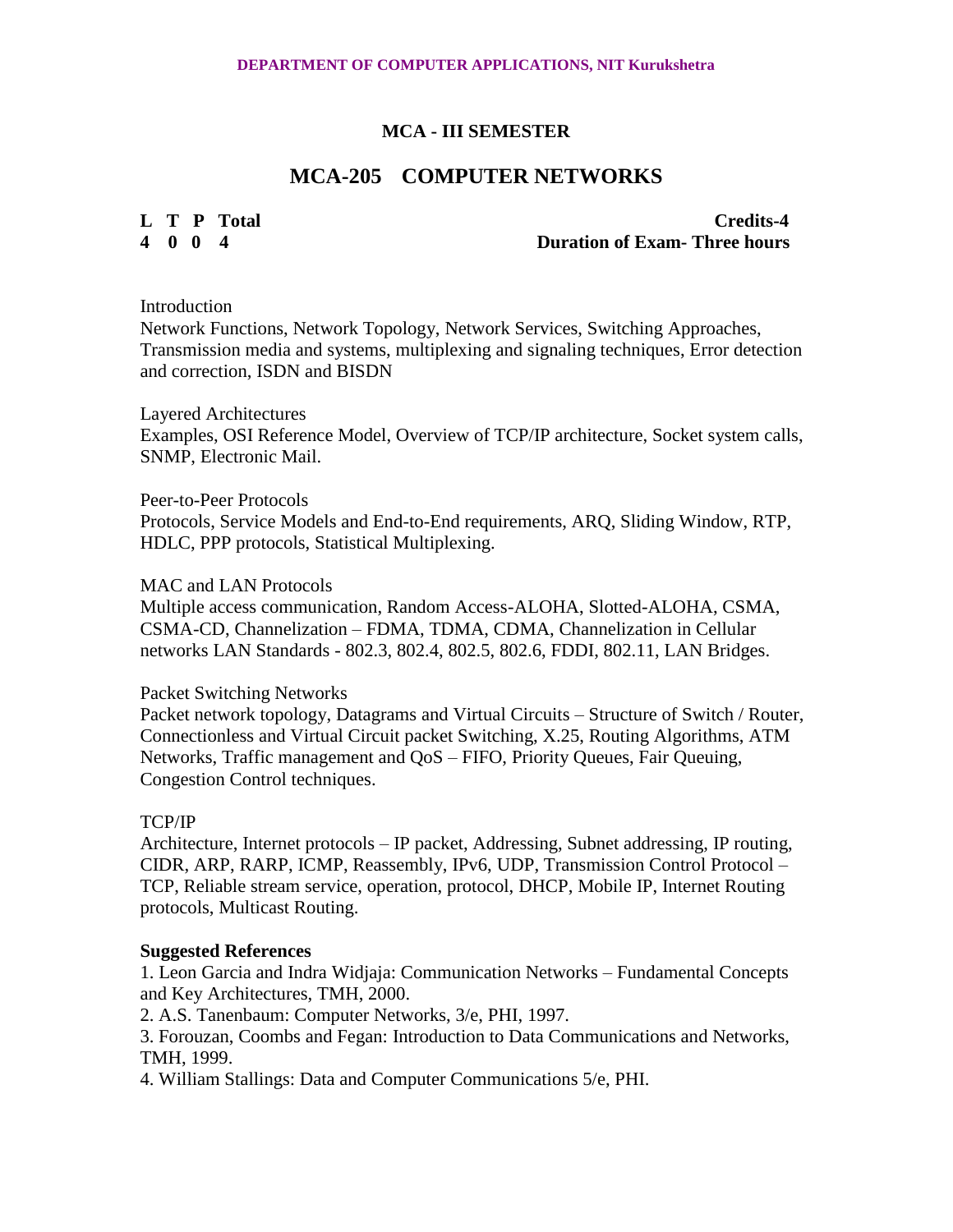# **MCA-207 VISUAL PROGRAMMING**

**L T P Total Credits-4**<br> **A** 0 0 4<br> **Duration of Exam-Three hours 4 0 0 4 Duration of Exam- Three hours**

Visual Basic

Concepts of Object based Event Oriented Languages, Visual Architecture: Method, Statement, Properties and Events; Basic concept of Visual Program Design and comparison with Non-Visuals.

The VB Integrated Development Environment, VB language and its elements: Variables, constants, arrays, collections, subroutines, functions, arguments, and control structures.

Designing a VB application: Working with VB forms and managing forms at run time, coding event procedures, implementing drag and drop operations, menu designing.

Coding a VB application: Implementing user interface controls, common controls and their properties, dynamic controls, custom controls, control arrays, using variables, subroutines, function and control structures, accessing data through code and data controls, using DLLs in VB applications, building ActiveX clients, ActiveX servers, ActiveX controls, ActiveX documents, and web-enabled applications, Multiple Document Interface. Database programming (DAODC, ADODC)

Visual C++

Windows basic concepts, window API, DEF files, creating windows, message, Mouse and keyboard. Introduction to resources, designing and creating menus, pop-up menus, user defined resources. Bitmaps and dialogues; windows animation; font basics; window controls; font display; static controls, edit controls, list boxes.

Overview and structure of windows programming, coding conventions. Programming using visual C++

- 1. Visual Basic 6 by Howard Hawee PHI
- 2. Teach yourself Visual Basic by Warner TMH
- 3. Mastering VB 6 by Evangelos Petroutsos TMH
- 4. Programming inVB 6 by J C Bradley TMH
- 5. VB 6 The Complete Reference by Jerks TMH
- 6. Windows Programming by Charles Petzol
- 7. Windows Programming by Jim Conger.
- 8. Visual C++ by Yashwant Kanetkar.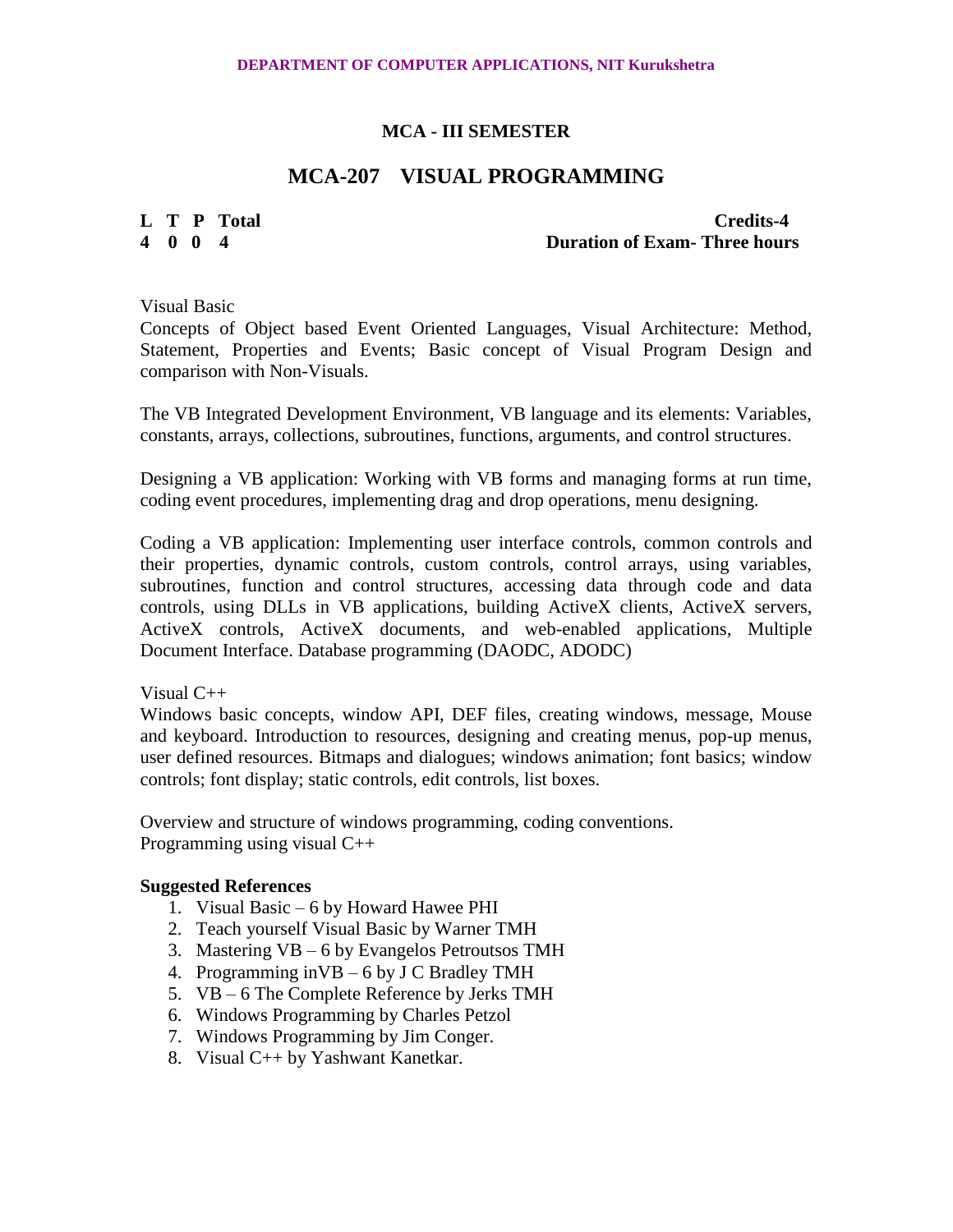# **MCA 209 WEB ENGINEERING**

### **L T P Total Credits-4 4 0 0 4 Duration of Exam- Three hours**

HTML Basic Concepts, Good Web Design, Process of Web Publishing, Phases of Web Site development, Structure of HTML documents, HTML Elements – Core attributes, Language attributes, Core Events, Block Level Events, Text Level Events, Linking Basics, Linking in HTML, Images and Anchors, Anchor Attributes, Image Maps, Semantic Linking Meta Information, Image Preliminaries, Image Download Issues, Images as Buttons, Introduction to Layout: Backgrounds, Colors and Text, Fonts, Layout with Tables. Advanced Layout: Frames and Layers, HTML and other media types. Audio Support in Browsers, Video Support, Other binary Formats. Style Sheets, Positioning with Style sheets. Basic Interactivity and HTML: FORMS, Form Control, New and emerging Form Elements.

C#.NET — Variables, Operators and Expressions, Writing Methods and Applying Scope, Decision statements, Iteration statements, Managing errors and Exceptions values and references, Value types with enumerations and Structures, Arrays and Collections parameter arrays, Inheritance, Garbage collection and Resource management.

Introducing ASP.NET — Understanding validation controls — Accessing Data with web forms — Building ASP.NET applications Building XML web service, handling XML.

- 1. Jeff Prosise, Programming Microsoft .NET, Microsoft Press
- 2. Thomas A Powell, HTML The Complete Reference, Tata McGraw Hill Publications.
- 3. Doug Tidwell, James Snell, Pavel Kulchenko; Programming Web Services with SOAP, O' Reilly
- 4. Jesse Liberty, Programming C#, 3rd Edition, O'Reilly & Associates
- 5. Jesse Liberty. Dan Hurwitz, Programming ASP.NET, O'Reilly & Associates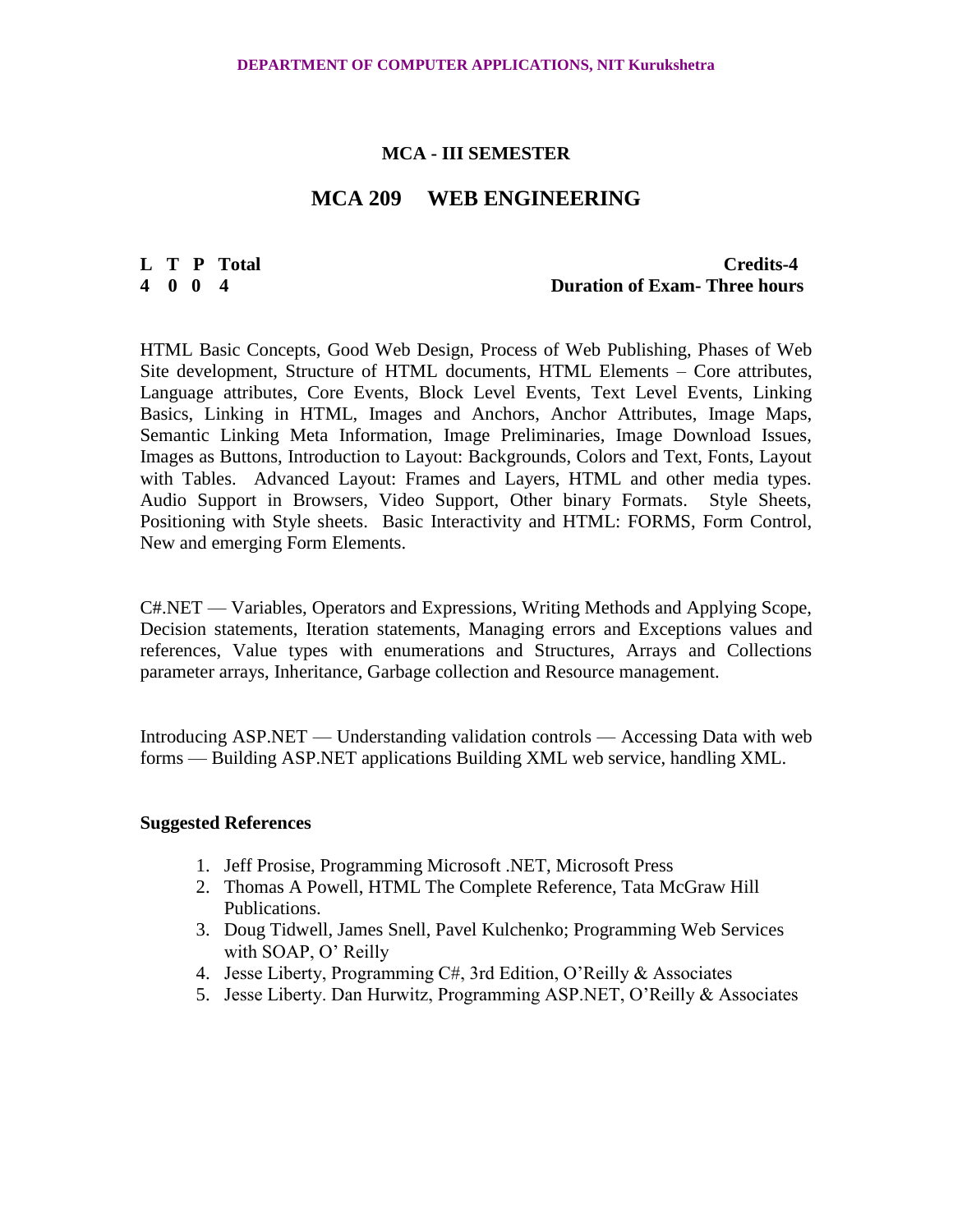

# **SCHEME AND SYLLABI MASTER OF COMPUTER APPLICATIONS NATIONAL INSTITUTE OF TECHNOLOGY, KURUKSHETRA (2008-09)**

# **SEMESTER – IV**

|                      | <b>SUBJECT   COURSE TITLE</b>   | <b>LECTURE</b> | LAB                         | <b>CREDITS</b> |
|----------------------|---------------------------------|----------------|-----------------------------|----------------|
| <b>CODE</b>          |                                 | hrs            | hrs                         |                |
| <b>MCA 202</b>       | Server Side Computing with Java |                |                             |                |
| <b>MCA 204</b>       | Linux and Shell Programming     |                |                             |                |
| <b>MCA 206</b>       | <b>System Programming</b>       |                |                             |                |
| <b>MCA 208</b>       | Elective-I                      |                |                             |                |
| <b>MCA 210</b>       | Elective-II                     |                |                             |                |
| <b>MCA 212</b>       | Server Side Computing Lab (Pr.) |                | $\overline{2}$              |                |
| <b>MCA 214</b>       | Unix Programming (Pr.)          |                | $\overline{2}$              |                |
| <b>MCA 216</b>       | Mini Project                    |                | $\mathcal{D}_{\mathcal{A}}$ |                |
| <b>MCA 218</b>       | <b>SEMINAR</b>                  |                |                             |                |
| <b>Total Credits</b> |                                 |                |                             | 24             |

List of Electives

- MCA 220 Data Warehousing and Data Mining
- MCA 222 System Security and Cryptography
- MCA 224 E-Governance
- MCA 226 E-Commerce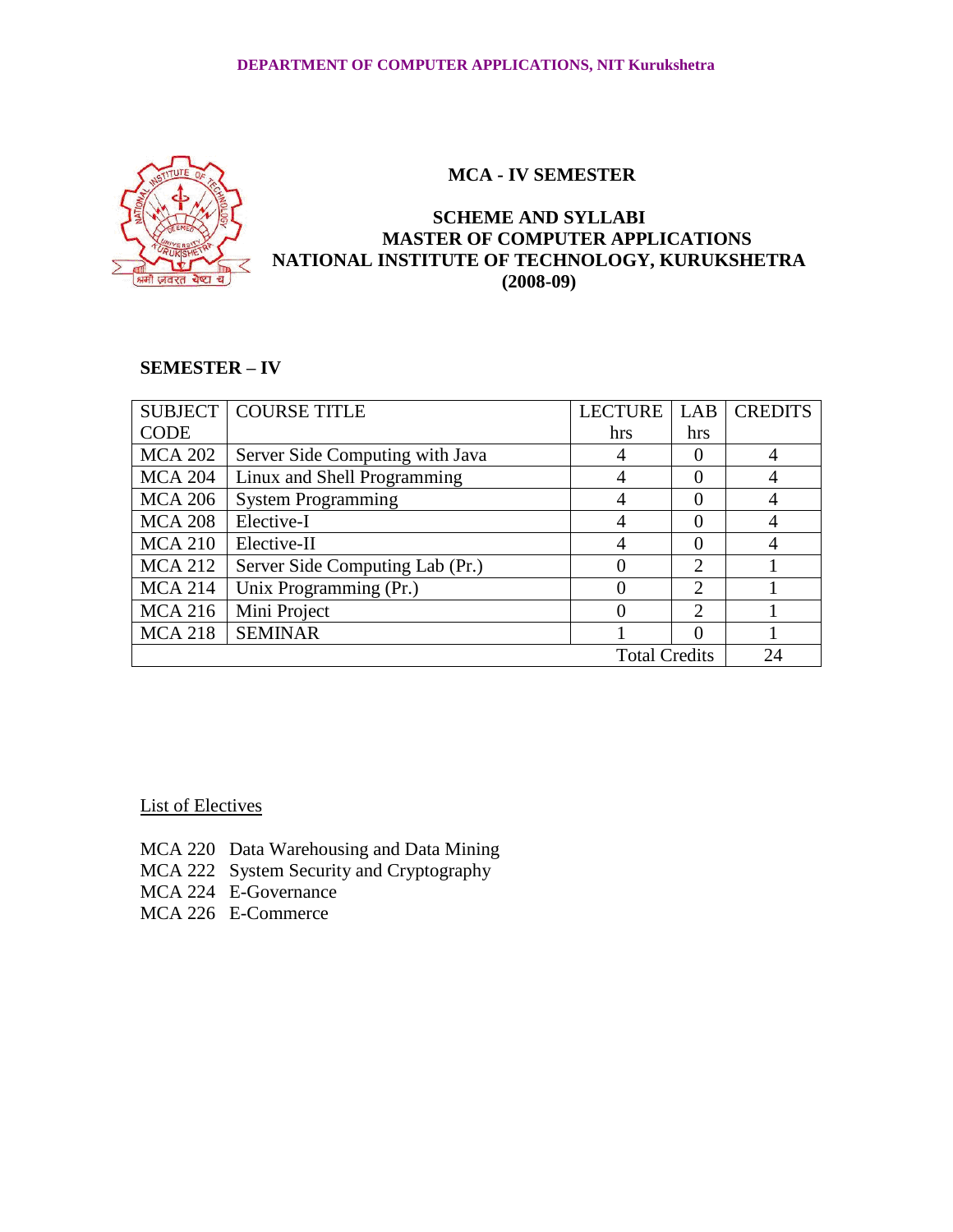# **MCA-202 SERVER SIDE COMPUTING WITH JAVA**

# **L T P Total Credits-4 4 0 0 4 Duration of Exam- Three hours**

An overview of Java: - Java features how java differs from  $C \& C_{++}$ , data types, constants & variables, operators & expressions, control structure in java, classes, objects & methods, arrays, strings & vectors introduction to Java Design patterns.

Interfaces & Packages: - Defining, extending, implementing interfaces, accessing interface variables, Packages: - Introduction using system package, accessing a package, using a package, adding a class to a package & hiding classes, Introduction to multithread programming.

Architecture of Web Server: tomcat, Introduction to servlet, Life cycle of a servlet, Action and filter servlet, Java Server Pages, RMI, Java persistence, Java Server Faces.

Applet Programming: - Applet fundamentals, life cycle of applet, creating an executable applet, applet tags, running the applet & passing parameters to applet.

| $\mathbf{1}$ . | Ivor Horton          | 1. Beginning Java 2 – JDK 5 Edition, Wiley-India |
|----------------|----------------------|--------------------------------------------------|
| 2.             | Mark Grand           | Patterns in Java Vol. 1-3, Wiley-India           |
| 3.             | <b>Steve Holzner</b> | Java 2 (JDK 5 Edition) Black Book Wiley-India    |
| 4.             | B. Eckel             | Thinking in JAVA, Pearson Education.             |
| 5.             | Deitel & Deitel      | How to Program JAVA. Pearson Education.          |
|                |                      |                                                  |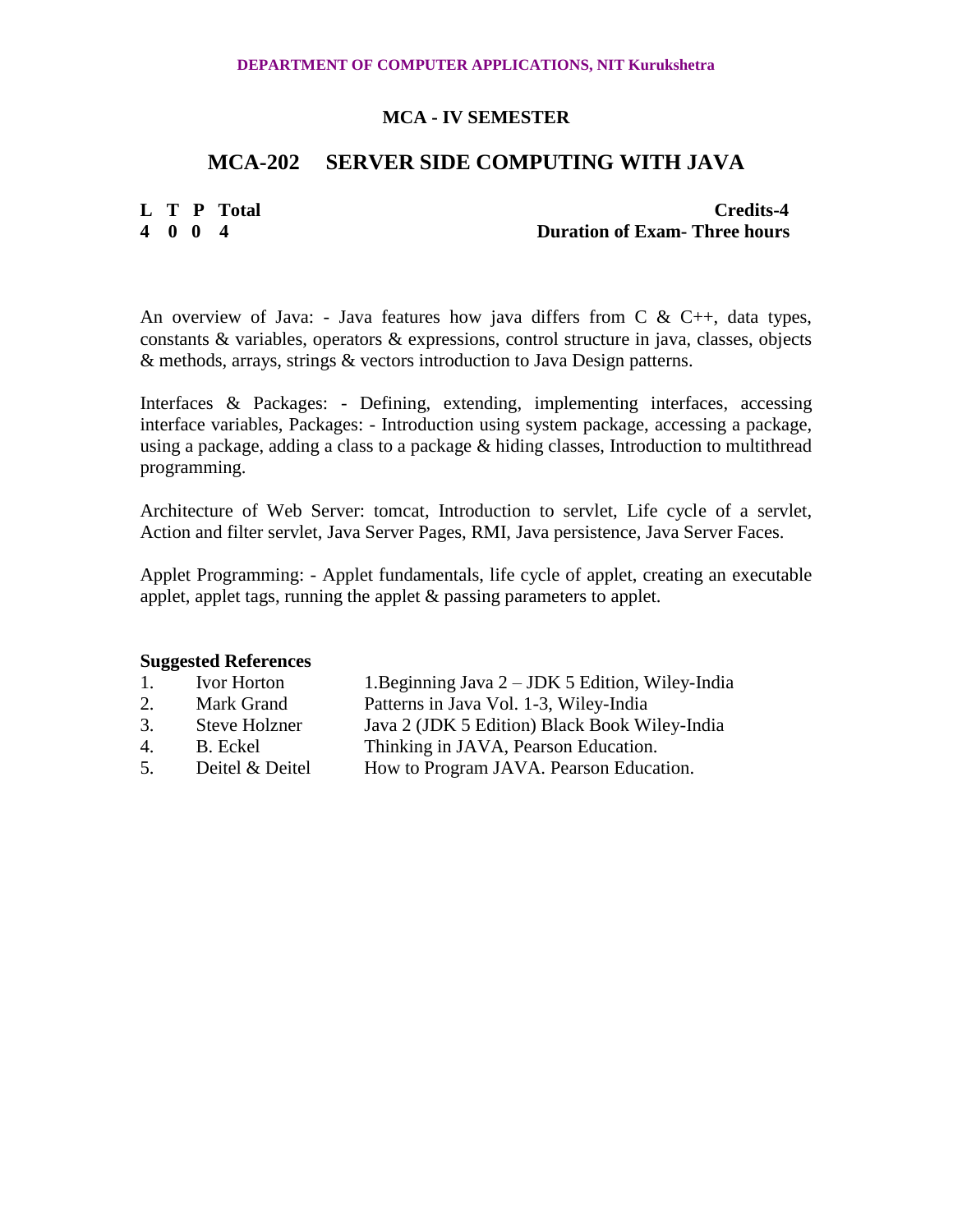# **MCA-204 LINUX AND SHELL PROGRAMMING**

# **L T P Total Credits-4 4 0 0 4 Duration of Exam- Three hours**

1. Linux Startup

User accounts, accessing linux – starting and shutting processes, Logging in and Logging out, Command line, simple commands

#### 2. Shell Programming

Unix file system: Linux/Unix files, inodes and structure and file system related commands, Shell as command processor, shell variables, creating command substitution, scripts, functions, conditionals, loops, customizing environment

### 3. Regular Expressions and Filters

Introducing regular expressions patterns, syntax, character classes, quantifiers, introduction to egrep, sed, programming with awk and perl.

### 4. The C Environment

The C compiler, vi editor, compiler options, managing projects, memory management, use of makefiles, dependency calculations, memory management – dynamic and static memory, building and using static and dynamic libraries, using ldd, soname, dynamic loader, debugging with gdb

#### 5. Processes in Linux

Processes, starting and stopping processes, initialization processes, rc and init files, job control – at, batch, cron, time, network files, security, privileges, authentication, password administration, archiving, Signals and signal handlers, Linux I/O system

#### **Suggested References**

1. John Goerzen: Linux Programming Bible, IDG Books, and New Delhi, 2000.

- 2. Sumitabha Das: Your Unix The Ultimate Guide, TMH, 2000.
- 3. Mathew: Professional Linux Programming, vol.1 & 2, Wrox-Shroff, 2001.
- 4. Welsh & Kaufmann: Running Linux, O'Reiley & Associates, 2000.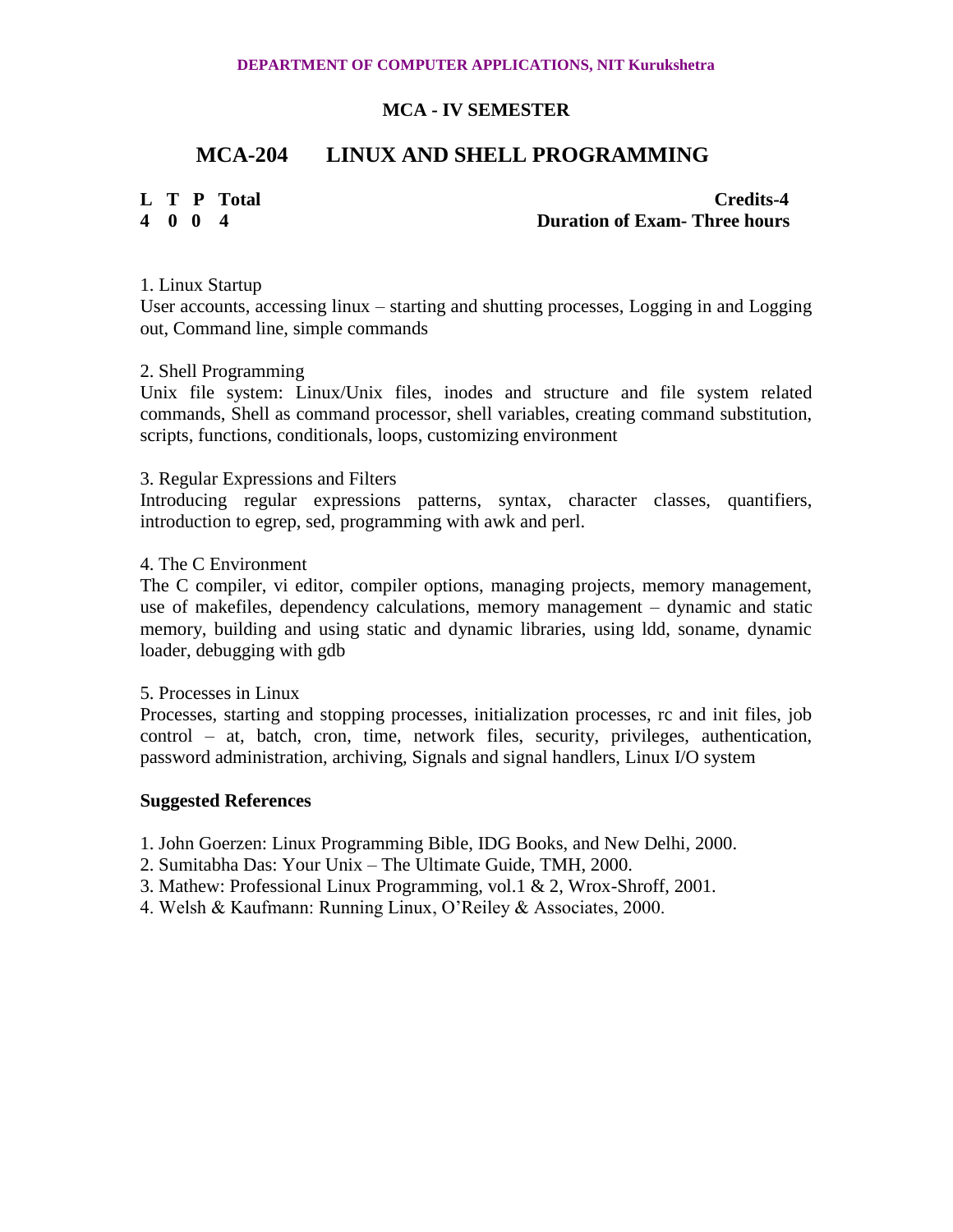#### **DEPARTMENT OF COMPUTER APPLICATIONS, NIT Kurukshetra**

# **MCA - IV SEMESTER**

# **MCA-206 SYSTEM PROGRAMMING**

**L T P Total Credits-4 4 0 0 4 Duration of Exam- Three hours**

#### **INTRODUCTION**

Language Processing - Its activities, Fundamentals of Language Processing Development Tools, System Software and Machine Architecture, Hypothetical Computer.

#### ASSEMBLER AND MACRO PROCESSORS

Basic Assembler functions, Machine-dependent and Machine-independent Assembler features, Assembler Design options, Implementation Examples, Basic Macro Processor functions - Machine- independent Macro Processor features, Design options and Examples.

#### LOADERS AND LINKERS

Basic Loader Functions, Machine-dependent and Machine-independent Loader features, Design options, Linkage Editors, Dynamic Linking and Bootstrap Loaders. Implementation Examples, MS-DOS linker, SUN-OS linkers and Cray MPP linker.

#### COMPILERS AND SOFTWARE TOOLS

Compiler Structure, Phases of Compiler, Comparison of Compilers and Interpreters, Software Tools, Tools for Programming Development, Editors, Debug monitors Programming Environments, User Interfaces.

#### **Suggested References**

1. Leland L. Beck," System Software — An Introduction to Systems Programming", 3<sup>rd</sup> Edition, 1999, Addison Wesley.

2. D.M.Dhamdhare, "Systems Programming and Operating Systems", 2 Edition, 1997. TMH.

3. Donovan J.J. "Systems Programming", 1972, McGraw Hill.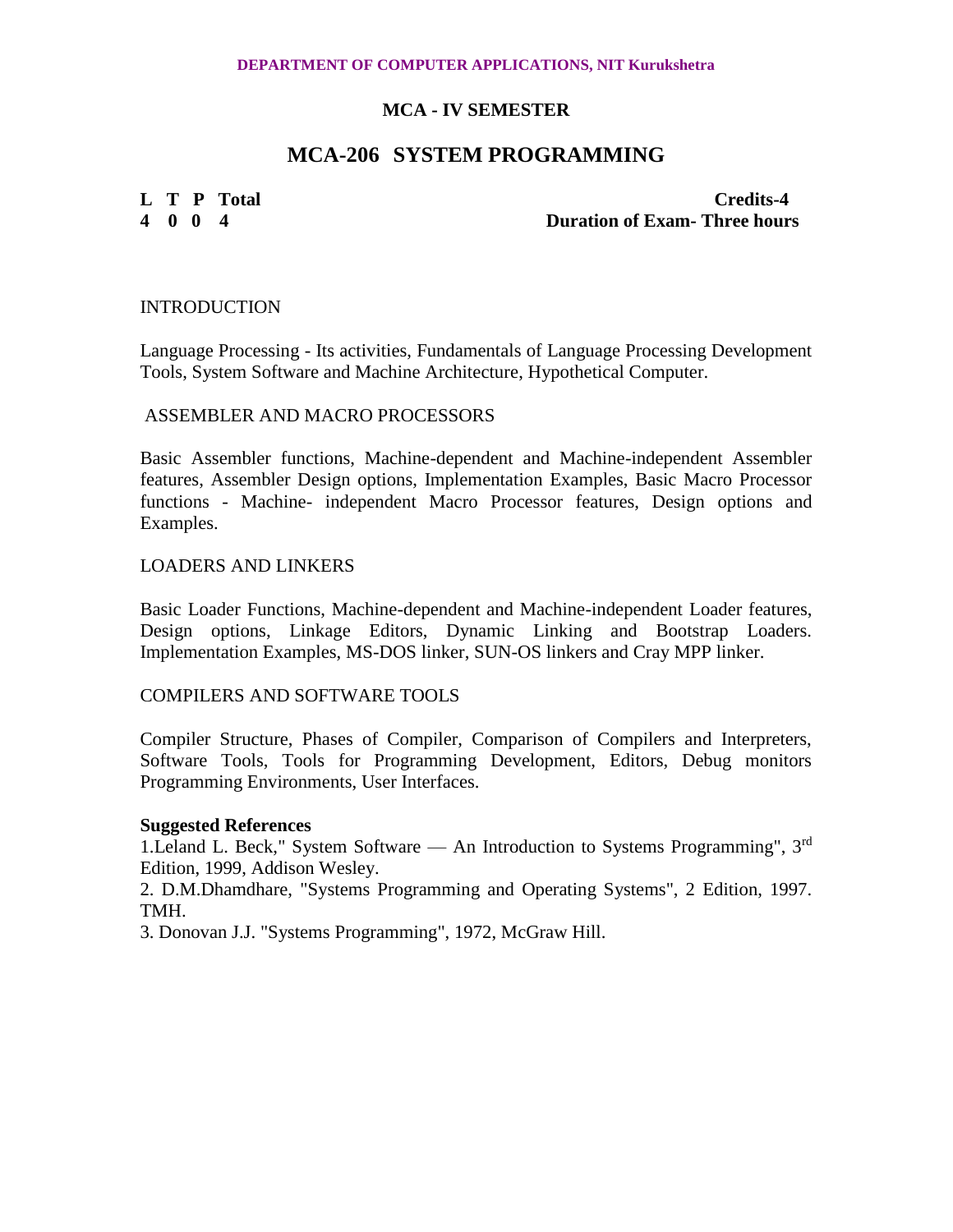# **MCA 220 DATA WAREHOUSING AND DATA MINING**

# **L T P Total Credits-4 4 0 0 4 Duration of Exam- Three hours**

### **INTRODUCTION**

Data Mining-motivation, importance-DM Functionalities, Basic Data Mining Tasks, DM Vs KDD, DM Metrics, DM Applications, Social implications.

### DATA WAREHOUSING

Difference between Operational Database and Data warehouse-Multidimensional Data Model: From tables to data Cubes, Schemas, Measures-DW Architecture: Steps for design and construction of DW, 3-tier DW Architecture-DW Implementation: Efficient computation of DATA Cubes, Efficient Processing of OLAP queries, Metadata repository.

### DATA PREPROCESSING, DATA MINING PRIMITIVES, LANGUAGES

Data cleaning, Data Integration and Transformation, Data Reduction. Discretization and concept Hierarchy Generation. Task-relevant data, Background Knowledge, Presentation and Visualization of Discovered Patterns. Data Mining Query Language-other languages for data mining

# DATA MINING ALGORITHMS

Association Rule Mining: MBA Analysis, The Apriori Algorithm, Improving the efficiency of Apriori. Mining Multidimensional Association rules from RDBMS and DXV. Classification and Predication: Decision Tree, Bayesian Classification back propagation, Cluster Analysis: Partitioning Methods, Hierarchical Method, Grid-based methods, Outlier Analysis.

#### WEB, TEMPORAL AND SPATIAL DATA MINING

Web content Mining, Web Structure Mining, Web usage mining. Spatial Mining: Spatial DM primitives, Generalization and Specialization, Spatial rules, spatial classification and clustering algorithms. Temporal Mining: Modeling Temporal Events, Times series, Pattern Detection, Sequences.

#### **Suggested References**

1.Jiawei I-lan, & Micheline kamber,"data mining: Concepts and Techniques". Harcourt India Private Limited, First Indian Reprint,2001

2.Margaret H.Dunham,"Data Mining: Introductory and Advanced Topics". Pearson Education,First Indian Reprint,2003

3.Arun K. Pujari," Data Mining Techniques", University Press (India) Limited, First Edition,2001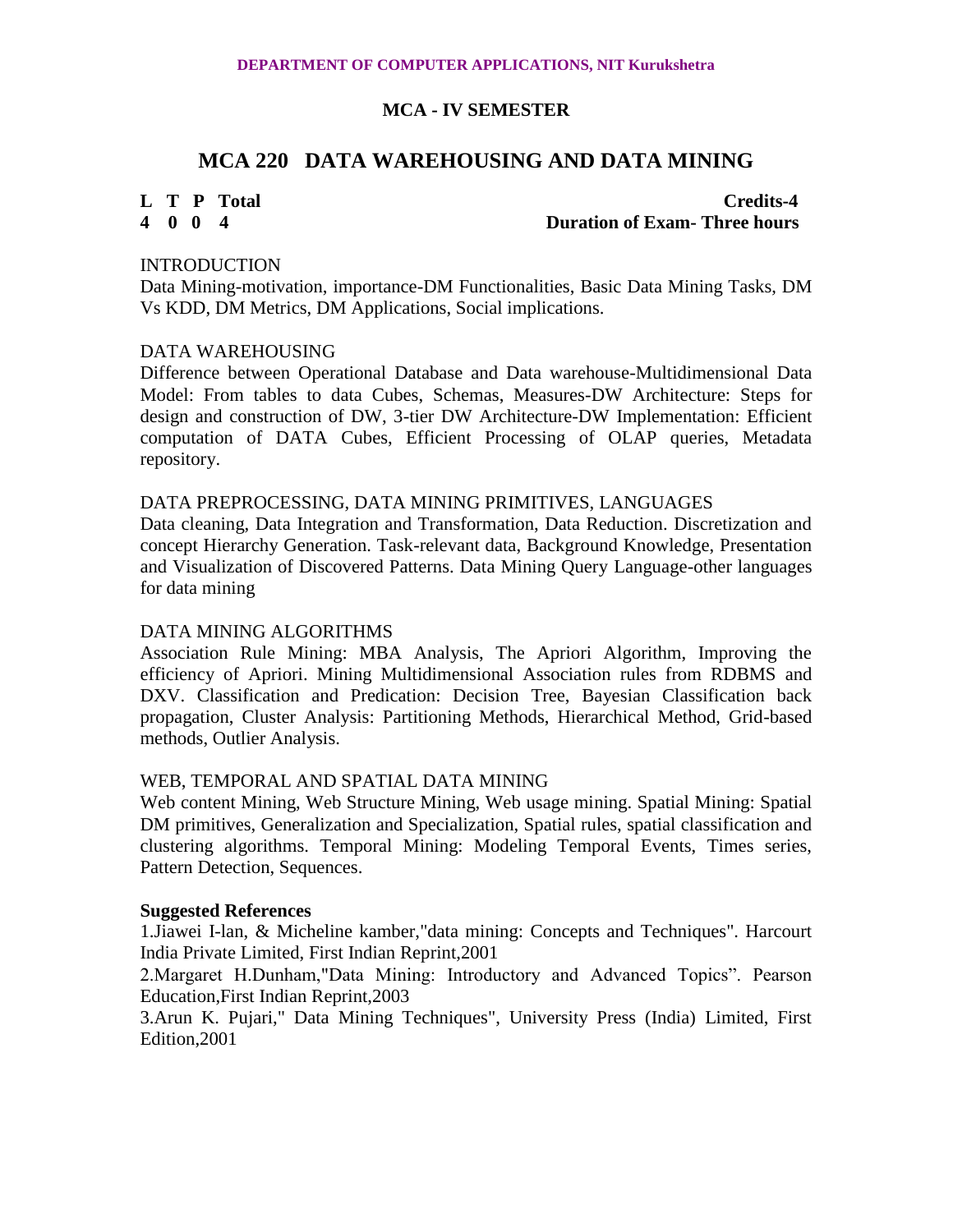# **MCA 222 SYSTEM SECURITIES AND CRYPTOGRAPHY**

**L T P Total Credits-4 4 0 0 4 Duration of Exam- Three hours**

# **Basic Encryption and Decryption**

Attackers and Types of threats, challenges for information security, Encryption Techniques, Classical Cryptographic Algorithms: Monoalphabetic Substituions such as the Casers Cipher, Cryptanalysis of Monoalphabetic ciphers, Polyalphabetic Ciphers such as Vigenere ; Vernam Cipher, Stream and Block Cipher

# **Number Theory**

Prime Numbers, Greatest Common Divisor, Euclidean algorithm, Modular Arithmetic, Properties of Modular Arithmetic, Computing the inverse, Fermat's Theorem, algorithm for computing inverses, Random number generation

#### **Secret key Systems**

The Data Encryption Standard(DES), Analyzing and Strengthening of DES, Introduction to Advance Encryption Standard (AES)

# **Key Management Protocols**

Solving Key Distribution Problem, Diffie-Hellman Algorithm, Key Exchange with Public Key Cryptography

# **Public Key Encryption Systems**

Public key Encryption, Rivets- Shamir- Adlman (RSA) Cryptosystem, elliptic curve cryptography, Rabin, ElGamal, Goldwasses- Micali , Blum-Goldwasser cryptosystem, The Digital Signature Standard (DSA), Security handshake pitfalls, Strong password protocols.

# **Hash Algorithms**

Hash concept, description of Hash algorithms, Message Digest Algorithms such as MD4 and MD5, Secure Hash Algorithms such as SH1 and SHA2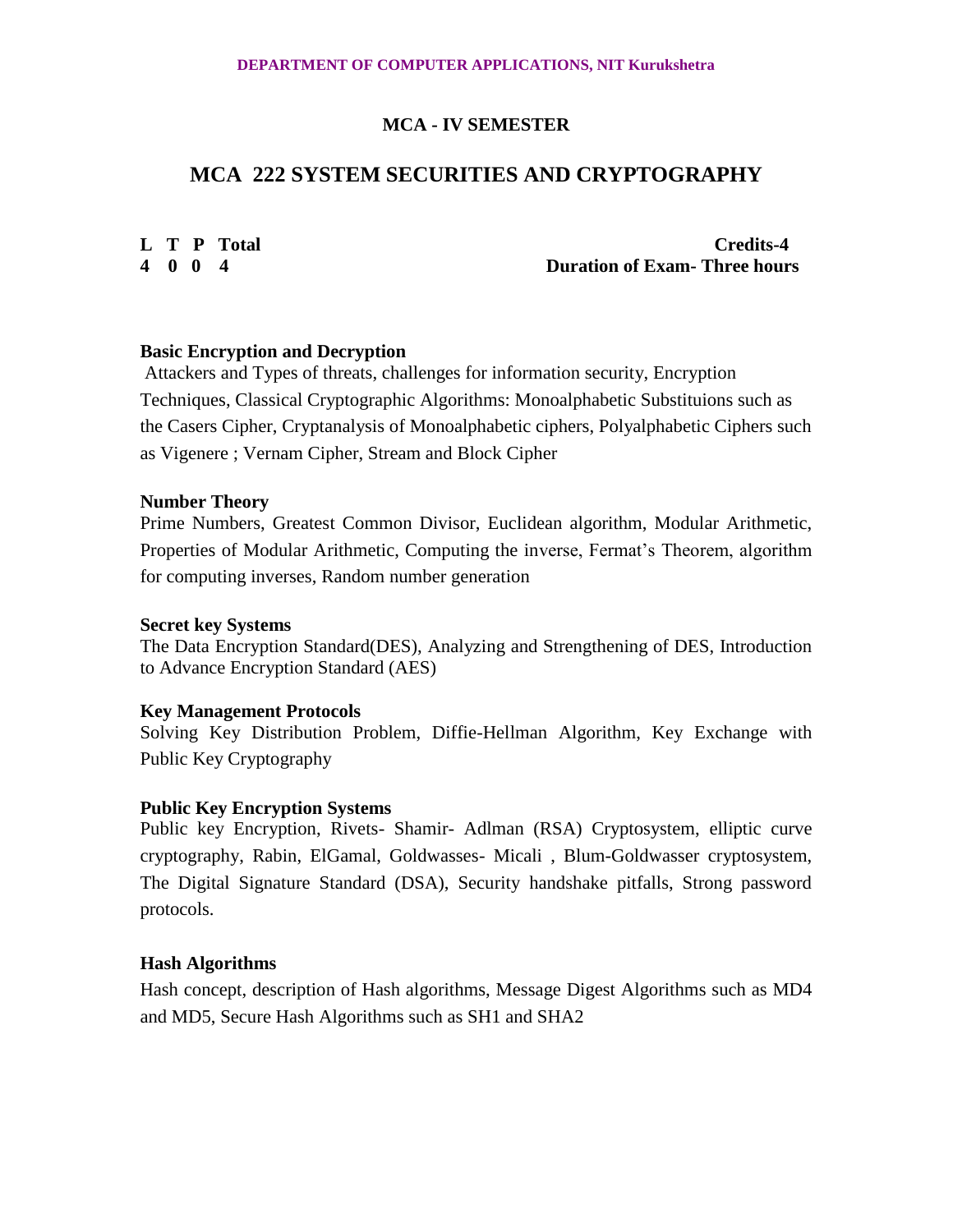#### **DEPARTMENT OF COMPUTER APPLICATIONS, NIT Kurukshetra**

# **Public Key Infrastructure (PKI)**

Concept of digital Certificate, Certificate Authorities and its roles, X.509 Structure of Digital Certificate, Types of public key infrastructures

# **Introduction to Network Security**

Network security Issues such as Impersonation, Message Confidentiality, Message Integrity, Code Integrity, Denial of Service, Securing Switches and Routers, Firewalls, DMZs, Virtual Private Networks, Network Monitoring and Diagnostic Devices, Virtual LANs, IPSec Secure Communication Mechanism, PKI based Authentication and Kerberos

# **Introduction to Web Security**

Secure socket Layer protocol, Secure Electronic Transaction Protocol, Safe Guarding Web Servers, Secure Electronic Mail, Enhanced Email, Pretty Good Privacy, Public Key Cryptography Standards, Secure, SMIME

- 1. A.J. Menezes .P. VAN OORSCHOT AND S. VANSTONE, "Handbook of Applied Cryptography", CRC Press
- 2. Principles of Cryptography, William Stallimgs, Pearson Education
- 3. Cryptography & Network Security, Atul Kahate, TMH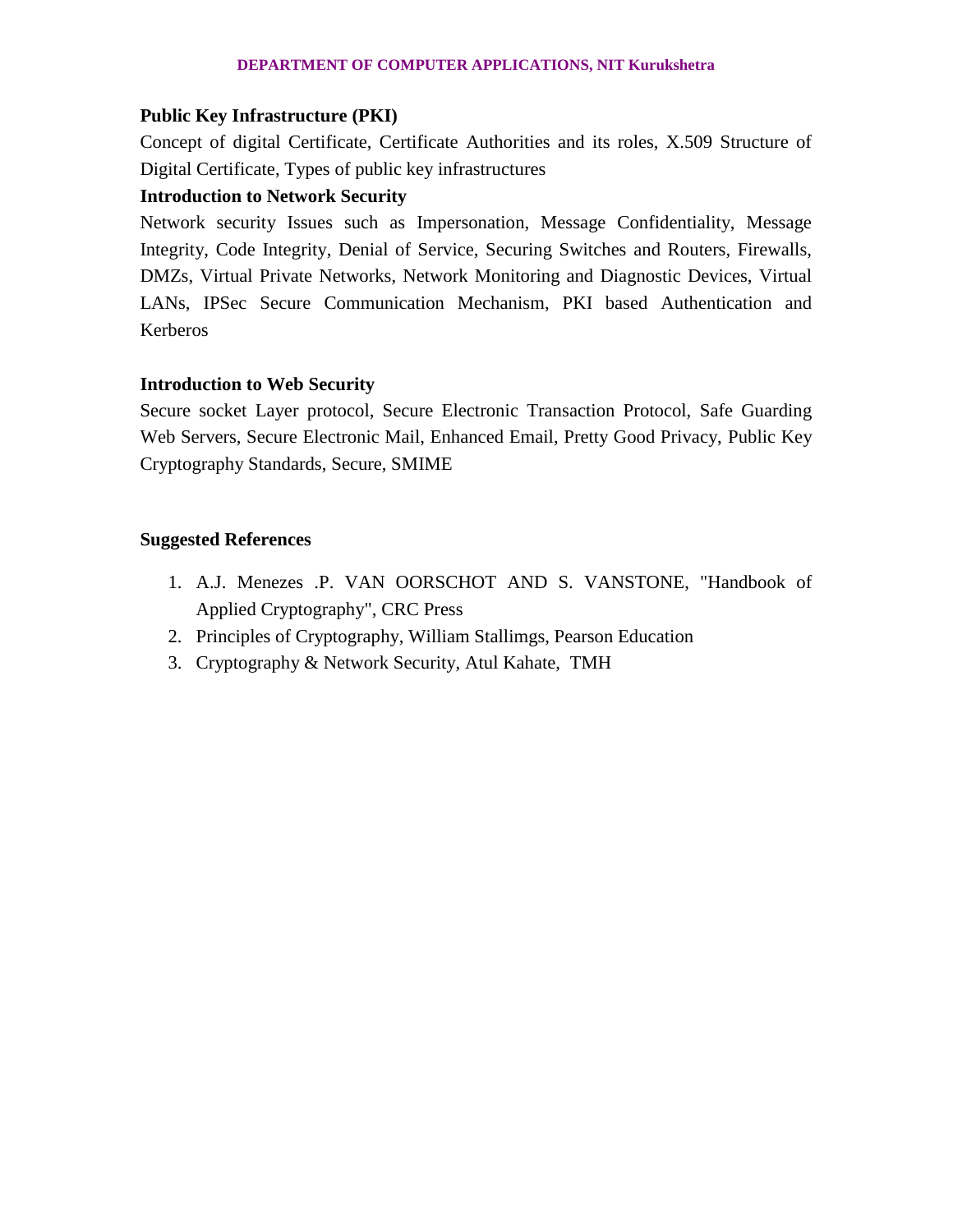#### **DEPARTMENT OF COMPUTER APPLICATIONS, NIT Kurukshetra**

# **MCA - IV SEMESTER**

# **MCA 224 E-GOVERNANCE**

**L T P Total Credits-4**<br> **4** 0 0 4<br> **Duration of Exam- Three hours 4 0 0 4 Duration of Exam- Three hours**

E-government, need of e-governance, e-assistance, e-democracy, e-administration, citizen services, e-procurement, Mobile government

Law and policies, IT Act. Right for Information Act, Introduction to various Tax Payable, Purchase and Tender procedures and E-filing of Information, Concepts of E-portals

E-governance implementations: Software and Hardware required for E-governance Implementation , E-governance in a Small Office, E-governance fotr public utilities, Egovernance in a medium enterprise, E-governance and finance, E- Tender and Web Egovernance efforts of State Government in India

Detailed study of domestic and one international sample of E-governance system, Egovernance model of Haryana, Implementation of one E-governance model in **.**NET/ Enterprise Java

- 1. 'Professional Office Procedure' By Susan H Cooperman, Prentice Hall
- 2. 'Public Information Technology and E-governance : Managing the virtual state' (paperback) By G.David Garson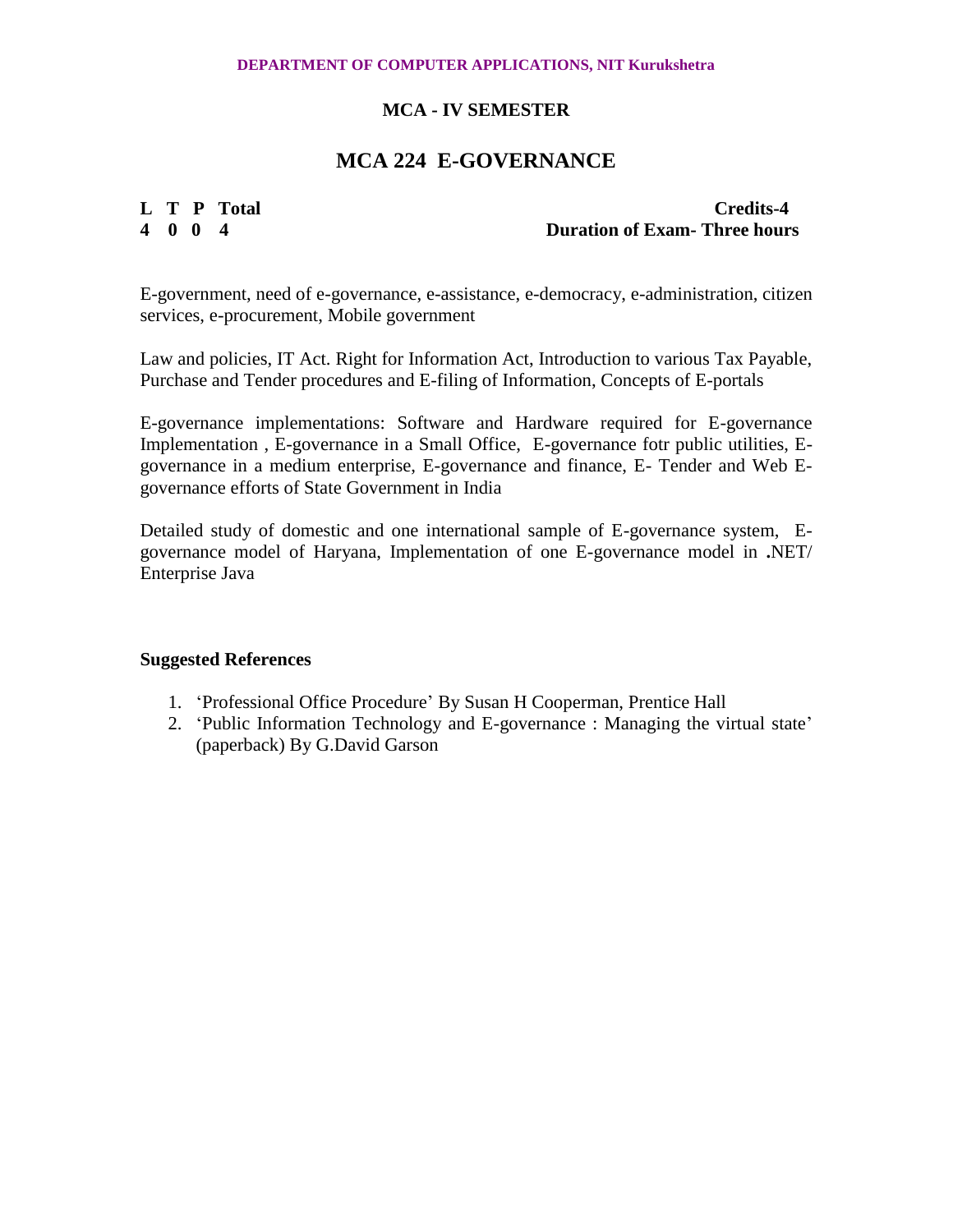# **MCA 226 E-COMMERCE**

**L T P Total Credits-4 4 0 0 4 Duration of Exam- Three hours**

Web commerce concepts - electronic commerce environment - electronic marketplace technologies - web based tools for e-commerce - e-commerce softwares - hosting services and packages - modes of e-commerce - EDI - commerce with WWW/ internet

Security issues - threats to e-commerce - approaches to safe e-commerce - secure transactions and protocols - intruder approaches - security strategies and tools encryption - security teams - protecting e-commerce assets - protecting client machines servers and channels - transaction integrity

Electronic payment systems - types of e-payment - internet monetary payment and security requirements - payment and purchase order process - electronic cash - electronic wallets - smart cards - credit and charge cards - risks - design of e-payment systems

Strategies for marketing - creating web presence - identifying and reaching customers web branding - sales on the web - strategies for purchasing and support activities - EDI supply chain management - softwares for purchasing - strategies for web auctions virtual communities and web portals - international - legal - ethical and tax issues planning and managing e-commerce projects.

Implementation of sample E-Commerce model in **.**NET/ Enterprise Java

#### **Suggested References**

1. Kalakota R. & Whinston A.B., "Frontiers of Electronic Commerce", Addison-Wesley, New Delhi

2. Schneider G. P. & Perry J. T., Electronic Commerce, Course Technology, Cambridge 3.Westland J. C. & Clark T.H. K., "Global Electronic Commerce", University Press, 2001.

4. Minoli D. & Minoli E., "Web Commerce Technology Handbook", Tata McGraw Hill, New Delhi

5. Treese G.W. & Stewart L. C., "Designing Systems for Internet Commerce", Addison Wesley, New Delhi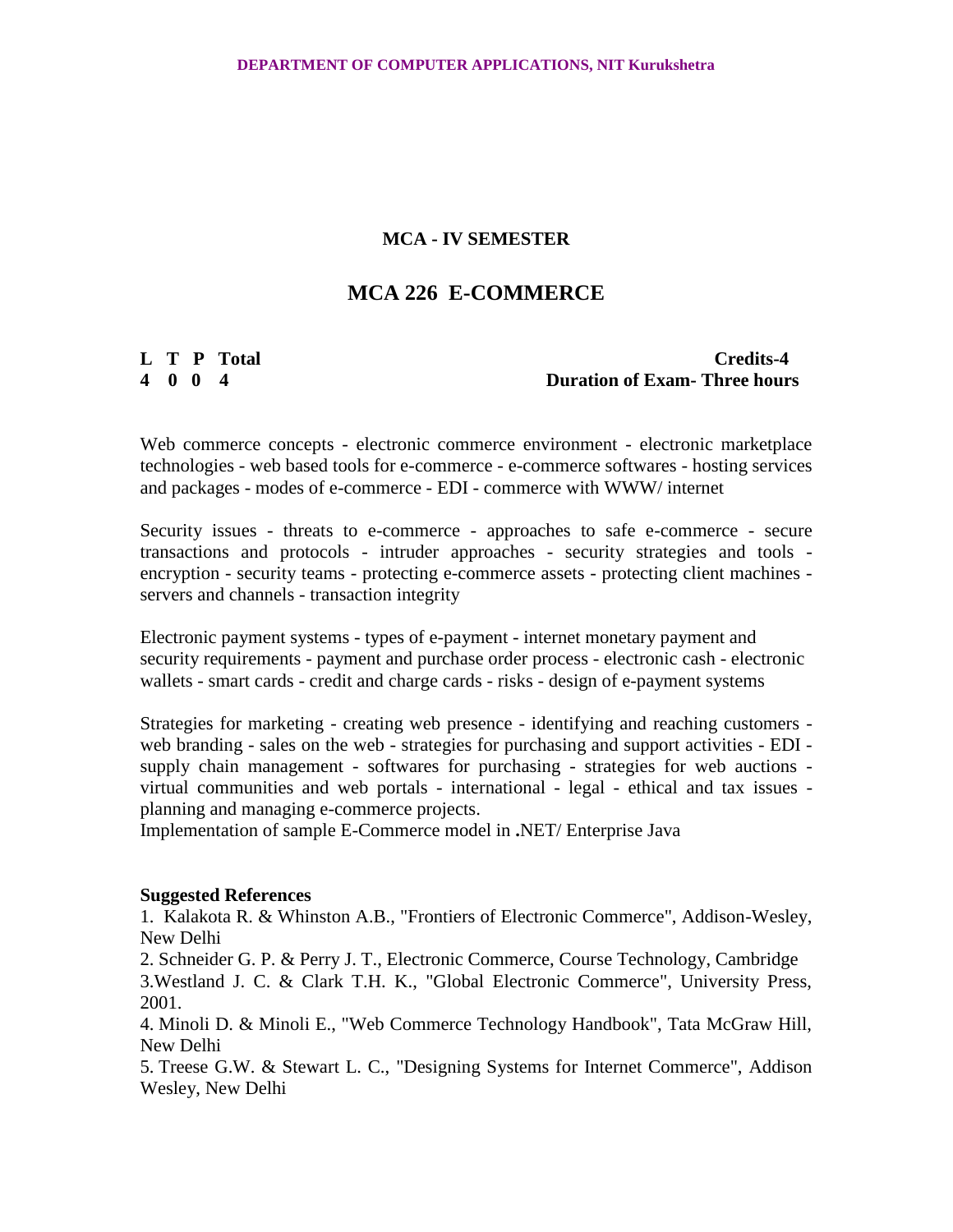

# **SCHEME AND SYLLABI MASTER OF COMPUTER APPLICATIONS NATIONAL INSTITUTE OF TECHNOLOGY, KURUKSHETRA**

# **Proposed (2007-2010)**

| SUBJECT CODE   COURSE TITLE |                                         | <b>LECTURE</b> | LAB       | <b>CREDITS</b> |
|-----------------------------|-----------------------------------------|----------------|-----------|----------------|
|                             |                                         | hrs            | hrs       |                |
| $MCA-301$                   | <b>System Analysis and Design</b>       |                |           |                |
| <b>MCA-303</b>              | <b>Computer Graphics and Multimedia</b> |                |           |                |
|                             | Elective-I*                             |                |           |                |
|                             | $Elective - II#$                        |                |           |                |
| <b>MCA-305</b>              | <b>Computer Graphics Lab</b>            |                |           |                |
| <b>MCA-307</b>              | Major Project                           |                | $4 + 2^*$ |                |
| <b>MCA-309</b>              | Seminar                                 |                |           |                |
| <b>Total Credits</b>        |                                         |                |           |                |

# List of Electives:

\*Any one out of the following:

| <b>MCA 311</b> | <b>Compiler Design</b>        |
|----------------|-------------------------------|
| MCA 313        | Wireless and Mobile Computing |

#Any one out of the following:

| <b>MCA 315</b> | <b>Bioinformatics</b>          |
|----------------|--------------------------------|
| <b>MCA 317</b> | Enterprise Resource management |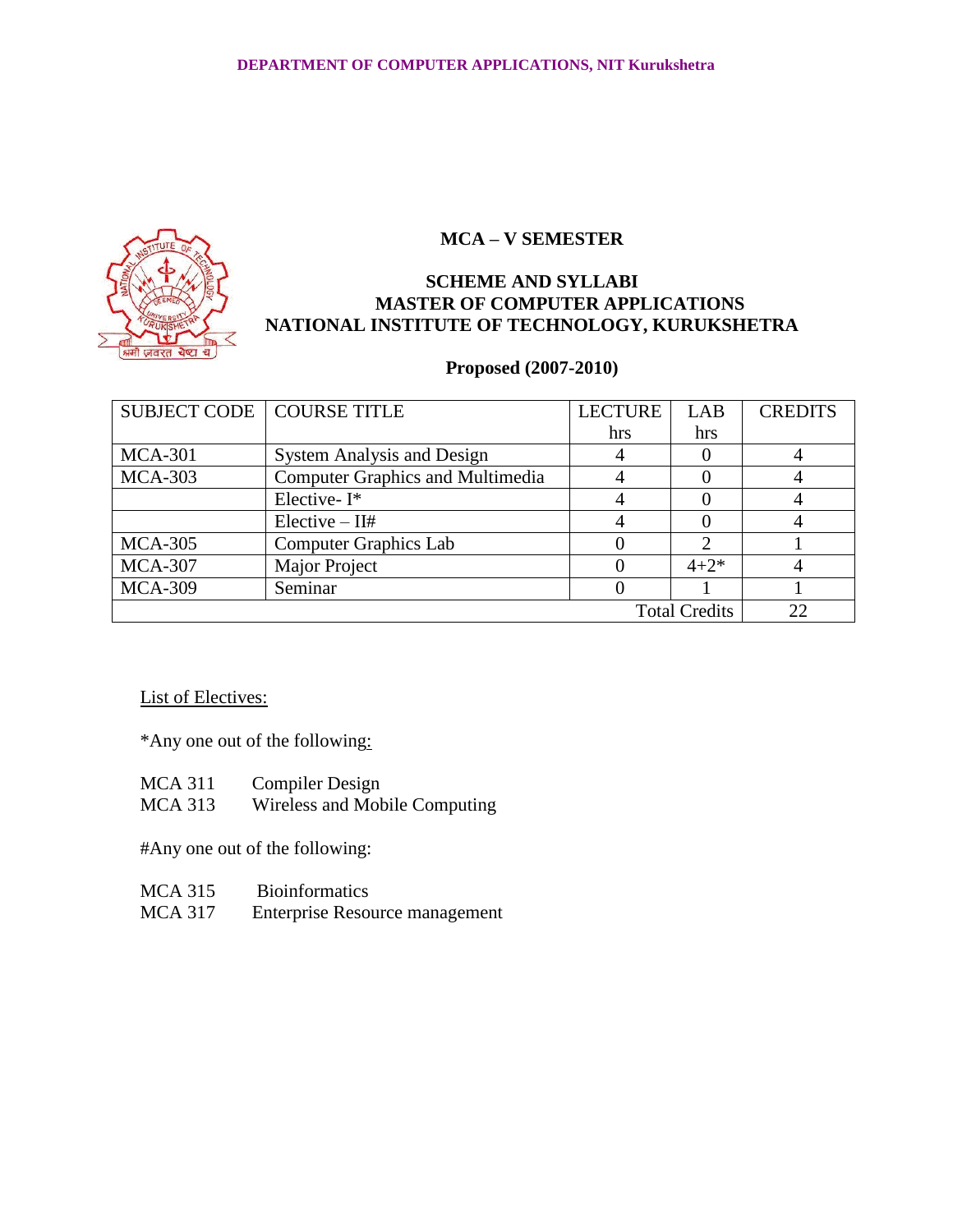# **MCA-301 SYSTEM ANALYSIS AND DESIGN**

### **L T P Total Credit 04 4 0 0 4 Duration of Exam- 03 hours**

**Project Management**: Fundamentals, Responsibilities of Project Manager, Project Planning and Scheduling, Types of Project Organizations.

**System Analysis**: Approaches to System Development, Modeling System Requirements, Traditional and Object Oriented approach to Requirements, Role of System Analyst.

**System Design**: Design Phase Activities, Traditional and Object Oriented approach to Design, Designing of Databases, UI, System Interfaces, Controls and Security.

Current Trends in System Development.

- 1. John W.Satzinger, Robert B. Jackson and Shephon D.Burd: *System Analysis & Design*, 2nd Ed., Course Technology Ptr, 2006.
- 2. James P.Clements and Jack Gido: *Effective Project Management*, Thomson Learning, 2007.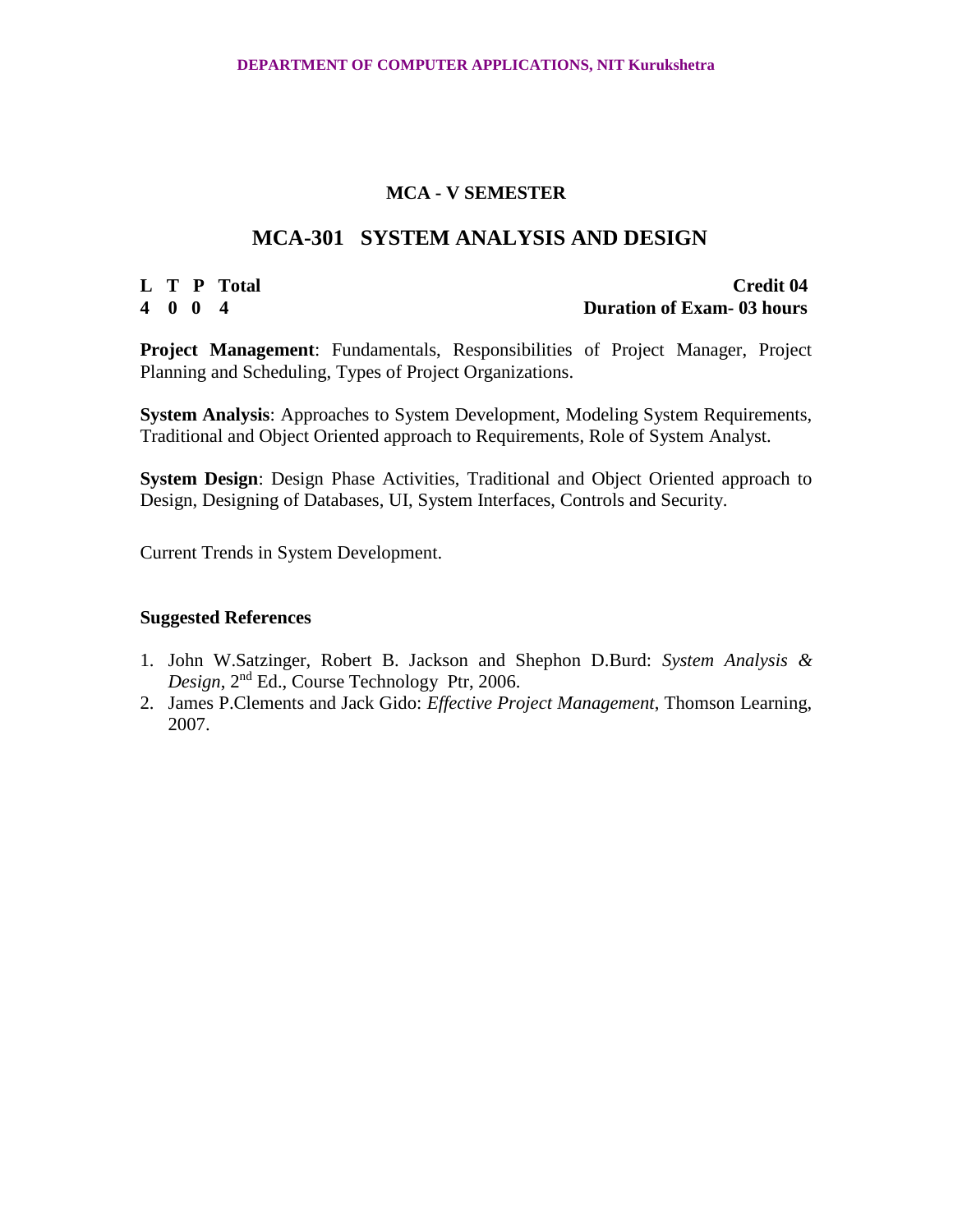# **MCA 303 COMPUTER GRAPHICS AND MULTIMEDIA**

# **L T P Total Credits 04 4 0 0 4 Duration of Exam- Three hours**

**Line Drawing:** Geometry and line generation, Vector Generation, Bresenham's algorithms for line and Circle, Anti Aliasing, Character generation.

**Graphic Primitives:** Introduction, Display devices, Primitive Operations, Normalized Device Coordinates, Display file - Interpreter, Structure, Algorithms, Display Control, Text, Line style primitive.

**Polygons:** Representation, Interfacing Algorithms, Filling.

**2D Transformations:** Scaling, Rotation, Translation, Homogenous coordinates, Coordinate Transformations, Rotation about arbitrary point, Other types of transformations.

**Windowing and Clipping**: Viewing transformations, Line and Polygon clipping algorithms, Generalized clipping, multiple windowing.

**3-D Graphics:** Transformations, Rotation about an arbitrary axes, projections ,Hidden surface and line: Back face removal and algorithms, Z- buffers, scan line algorithm, Painters Algorithm, Comparison Techniques, Warnock's Algorithm, Franklin Algorithm, Illumination, shading algorithms.

**Multimedia:** Multimedia and Hypermedia, Overview of Multimedia software tools.

# **Suggested References**

1. Steven Harrington: *Computer Graphics : A Programmer Approach*, TMH, 2nd Ed, 1990.

2. David F Rogers: *Procedural Elements for computer Graphics*, TMH, 2nd Ed, 2003.

3. Foley, Vandam, Feiner, Huges: *Computer Graphics: Principles and Practice*, PEA, 2 nd Ed, 2004.

4. Newman, Sproull: *Principles of Interactive Computer Graphics*, MCG, 2nd Ed ,1973.

5. Donad Hearn, Pauline Baker: *Computer Graphics*: *'C' Version*, PEA, 2nd Ed, 2004.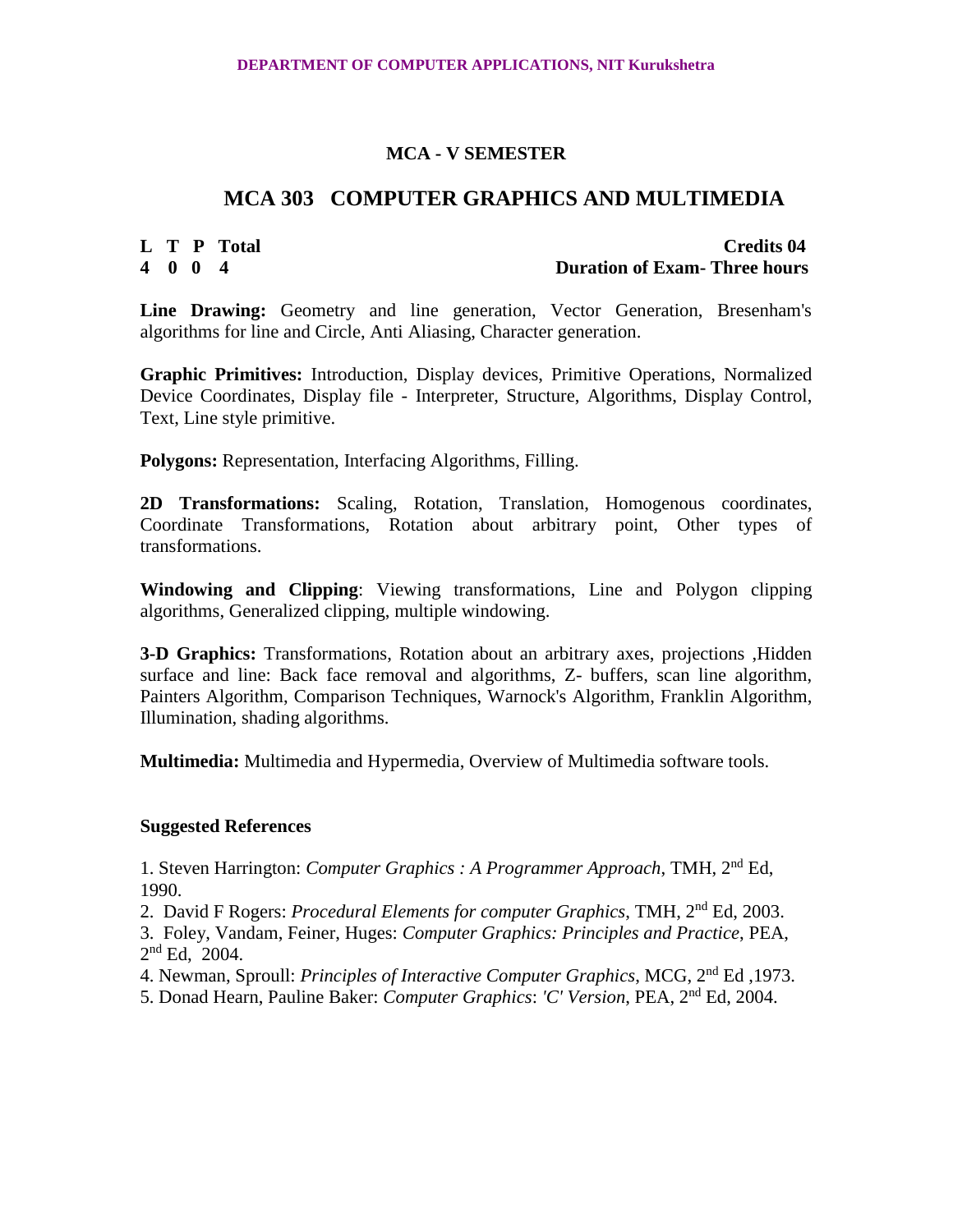# **MCA -311 COMPILER DESIGN**

**L T P Total Credits-4 4 0 0 4 Duration of Exam- Three hours**

**Compiler Structure**: Analysis-synthesis model of compilation, Various phases of a compiler, Lexical, Syntax & Syntactic analysis.

**Run time system**: Storage Organization, Activation Tree, Activation Record, Parameter Passing, Symbol Table, Dynamic Storage Allocation.

**Intermediate Code Generation**: Intermediate Representations, Translation of Declarations, Assignments, Control Flow, Boolean Expressions and Procedure Calls. Implementation Issues.

**Code Generation and Instruction selection**: Object programs, Problems in Code Generation, a machine model, a Simple Code Generator, Register Allocation and Assignment, Code Generation from DAGs, Peephole Optimization

#### **Suggested References**

1 A.H. Aho and J.D. Ullman: *Principles of Compiler Design*, Addison Wesley,1974.

2. J. Donovan: *System Programming*, TMH, 1972.

3. D.M. Dhamdhere: *Compiler Construction- Principles and Practice,* McMillan India., 2001.

4. David Gries: *Compiler Construction for Digital Computer*, John Wiley & Sons, 1971.

5. Wilhelm and Maurer: *Compiler Design***,** Addison-Wesley, 1995.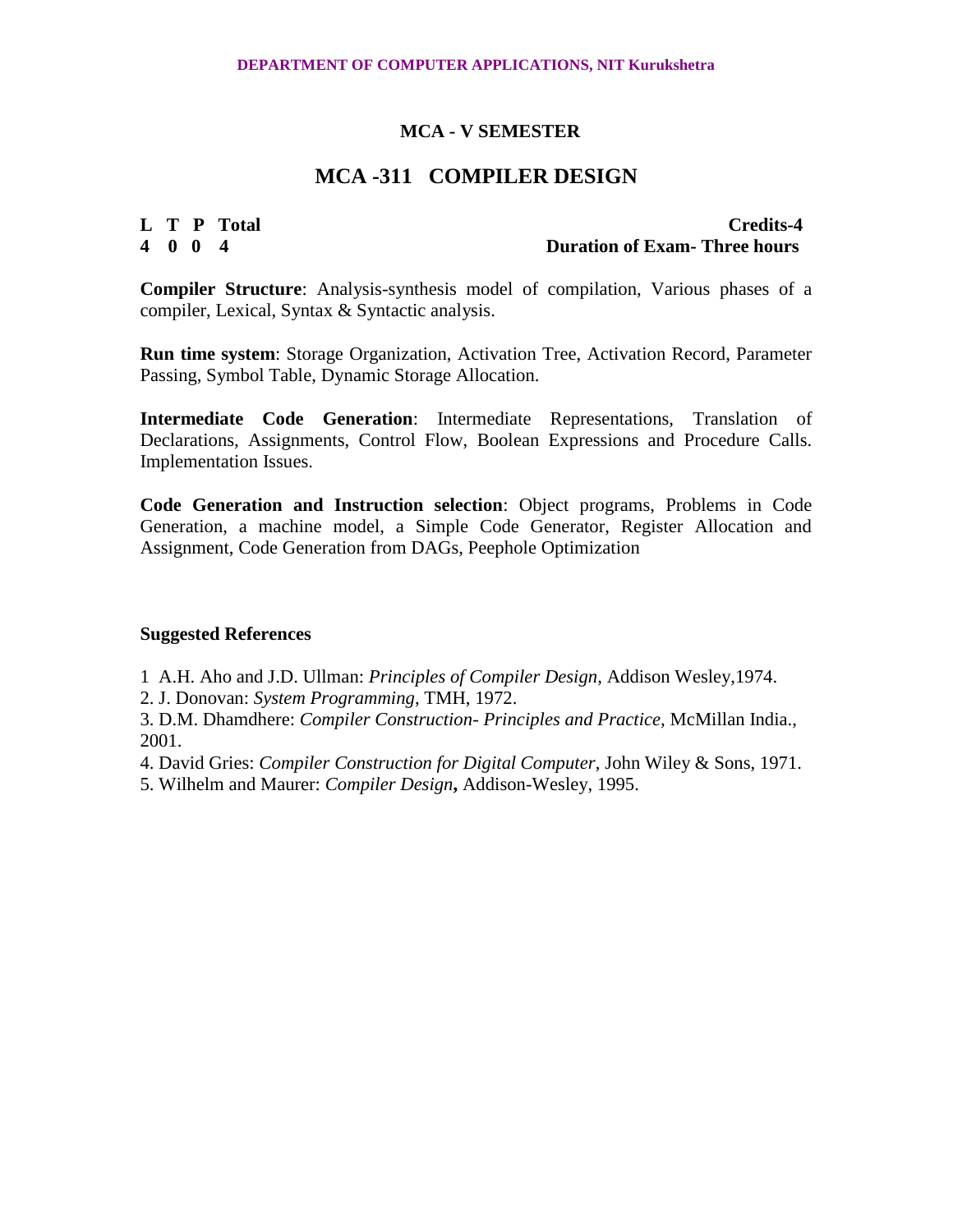# **MCA-313 WIRELESS AND MOBILE COMPUTING**

**L T P Total Credits-4 4 0 0 4 Duration of Exam- Three hours**

**Introduction**: Challenges in Mobile Computing, Coping with uncertainties, Resource poorness, Cellular architecture, Mobility Management.

**(Wireless) Medium Access Control**: Motivation for a specialized MAC (Hidden and exposed terminals, Near and far terminals), SDMA.

**Publishing & Accessing Data in Air**: Pull and push based data delivery models, Data dissemination by broadcast, Broadcast disks, Directory service in air, Energy efficient indexing scheme for push based data delivery.

**File System Support for Mobility**: Distributed file sharing for mobility support, Coda and other storage manager for mobility support.

**Ad hoc Network Routing Protocols**: Ad hoc network routing protocols, Destination sequenced distance vector algorithm, Cluster based gateway switch routing, Global state routing, Fish-eye state routing, dynamic source routing, Ad hoc on-demand routing, Location aided routing, Zonal routing algorithm.

**Mobile Transaction and Commerce**: Models for mobile transaction, Kangaroo and Joey transactions, Team transaction, Recovery model for mobile transactions, Electronic payment and Protocols for mobile commerce.

# **Suggested References:**

1. Jochen Schiller: *Mobile Communications*, Addison-Wesley, 2nd Ed, 2004.

2. Stojmenovic and Cacute: *Handbook of Wireless Networks and Mobile Computing*, Wiley, 2002.

3. Reza Behravanfar: *Mobile Computing Principles: Designing and Developing Mobile Applications with UML and XML*, Cambridge University Press, 2004.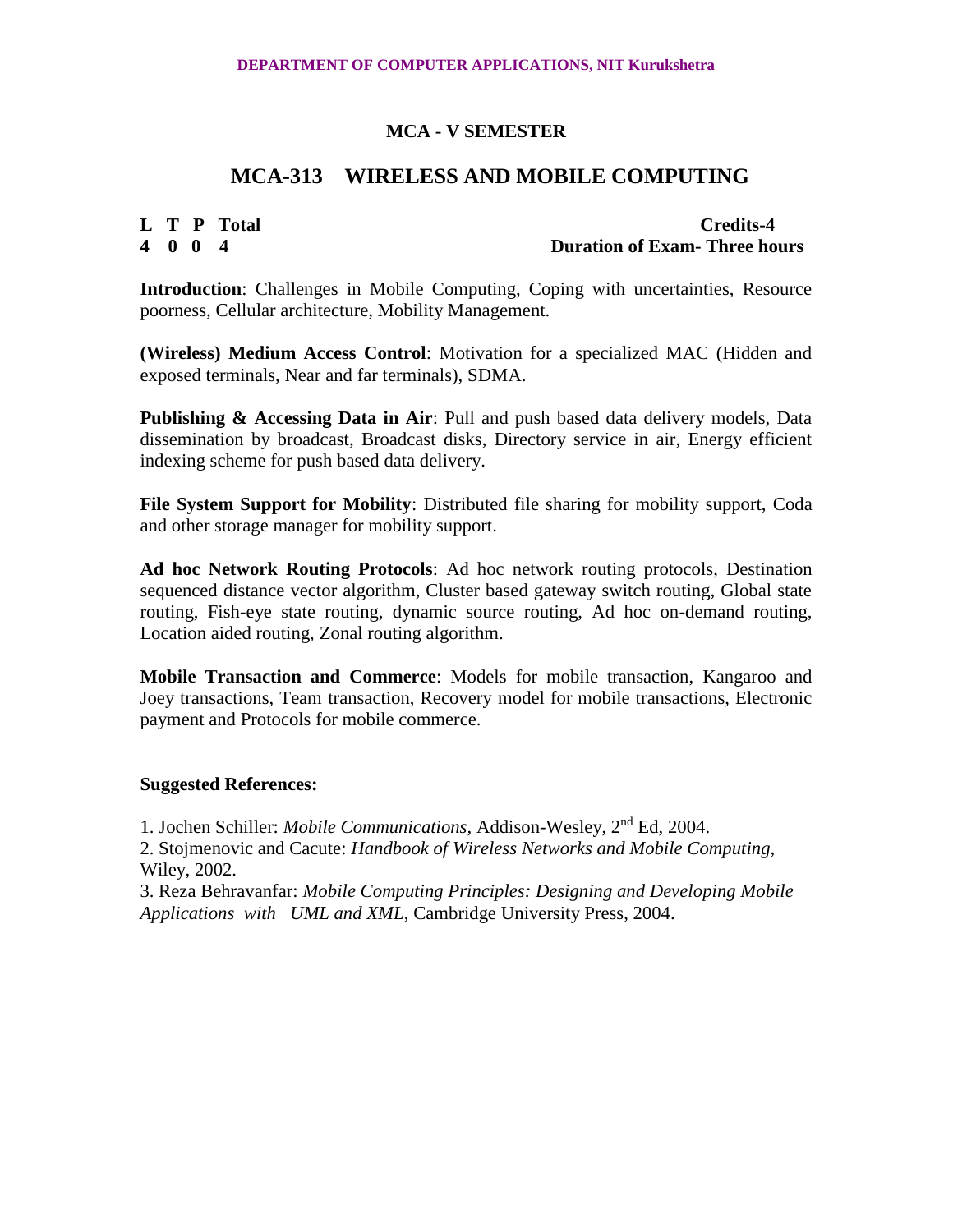# **MCA-315 BIOINFORMATICS**

**L T P Total Credits-4 4 0 0 4 Duration of Exam- Three hours**

**Introduction to Bioinformatics**: Fundamentals of Bioinformatics systems modeling.

**Computing Evolution**: Phylogenetic Analysis Sequence-based taxonomy, Mathematical tools of proteins and nucleic acids, sequence-Function Relationships, Sequence Homology and Conserved Regions, Conserved DNA sequences.

**Bioinformatics tools:** Networks - WWW, CERN EMBnet; EMBL Database, SEQNET, GenBank, NLM., Sequence Databases and Sequence Analysis: genomic, cDNA EMBL database GenBank protein sequence, pattern recognition tools, Genome databases, Molecular graphics software and other packages.

#### **Suggested References**

1. Teresa K. Attwood, David J. Parry-Smith: *Introduction to Bioinformatics*, Longman Higher Education, 1999.

2. S. Eddy, A. Krogh, G. Mitchison, Richard Durbin: *Biological sequence analysis: probabilistic models of proteins and nucleic acids*, Cambridge University Press,1999. 3. Andreas Baxevanis, B.F.Francis Ouellette: *Bioinformatics: a practical guide to the analysis of genes and proteins*, John Wiley & Sons, Inc., 1998.

4. James D. Tisdall: *Beginning Perl for Bioinformatics*, O'Reilly & Associates,2001.

5. Michael S. Waterman: *Mathematical methods for DNA sequences*, CRC Press,1989.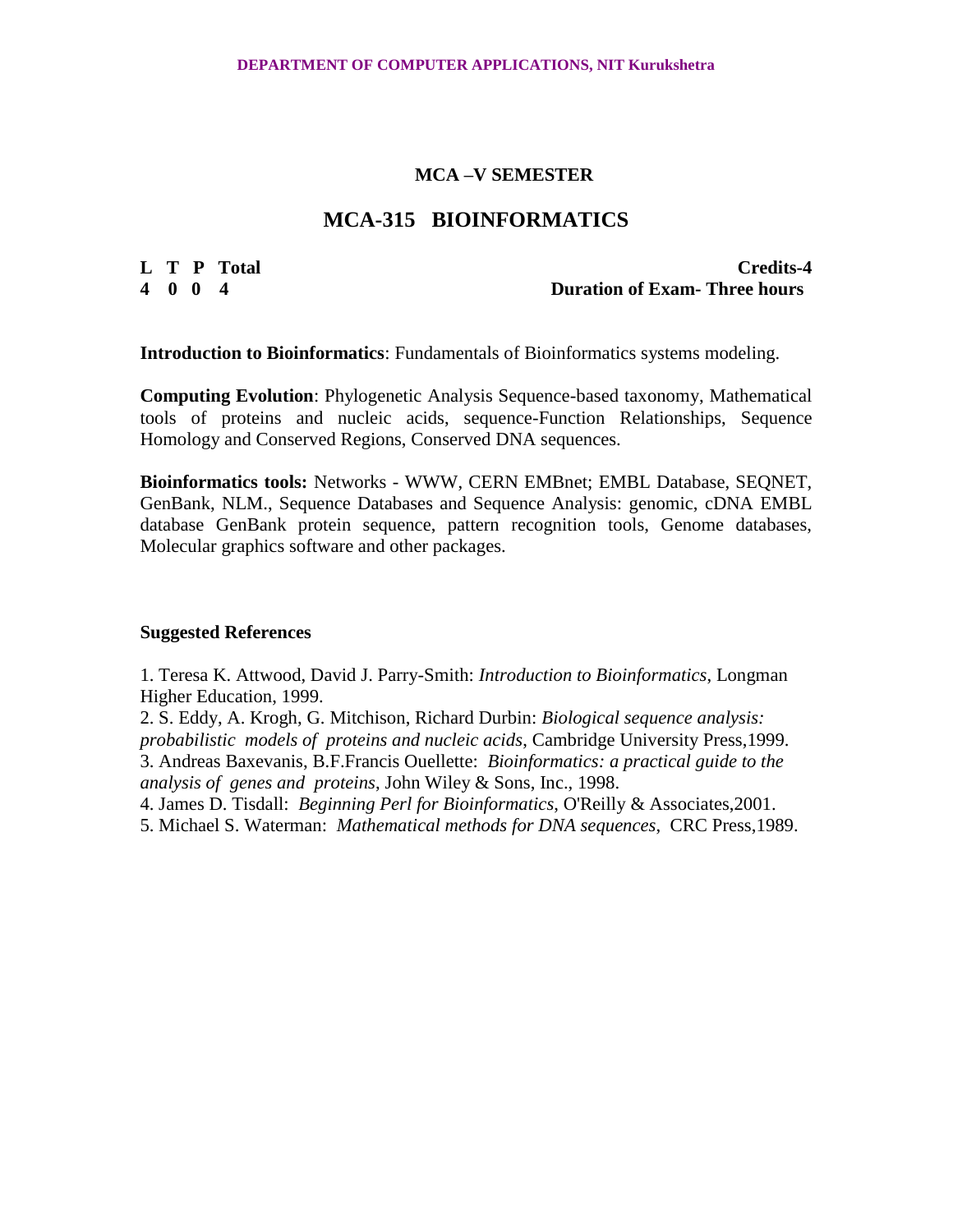# **MCA- 317 Enterprise Resource Planning**

**L T P Total Credits-4 4 0 0 4 Duration of Exam- Three hours**

**Enterprise Resources Planning:** Introduction, Growth of ERP.

**ERP and related technologies:** Business Process Re- Engineering, Management Information System, Decision Support System, Executive Support System, OLAP, Supply Chain Management, Customer Relationship Management.

**ERP Modules and Vendors:** Finance, Production Planning, Control and Management, Sales and Distribution, Human Resources Management, Inventory Control System, Quality Management, ERP market.

**ERP Implementation Life Cycle:** Evaluation and selection of ERP package, Project planning and implementation, Team training and Testing, End User Training and Going Live, Post Evaluation and Maintenance.

**ERP Case Studies:** Post Implementation review of ERP package in manufacturing, Service and others Organizations.

- 1. Alexis Leon: *Enterprise Resource Planning*, 2003.
- 2. V.K.Garg & N.K.Venkita Krishnan*: ERP Ware: ERP Implementation Framework*, 2003.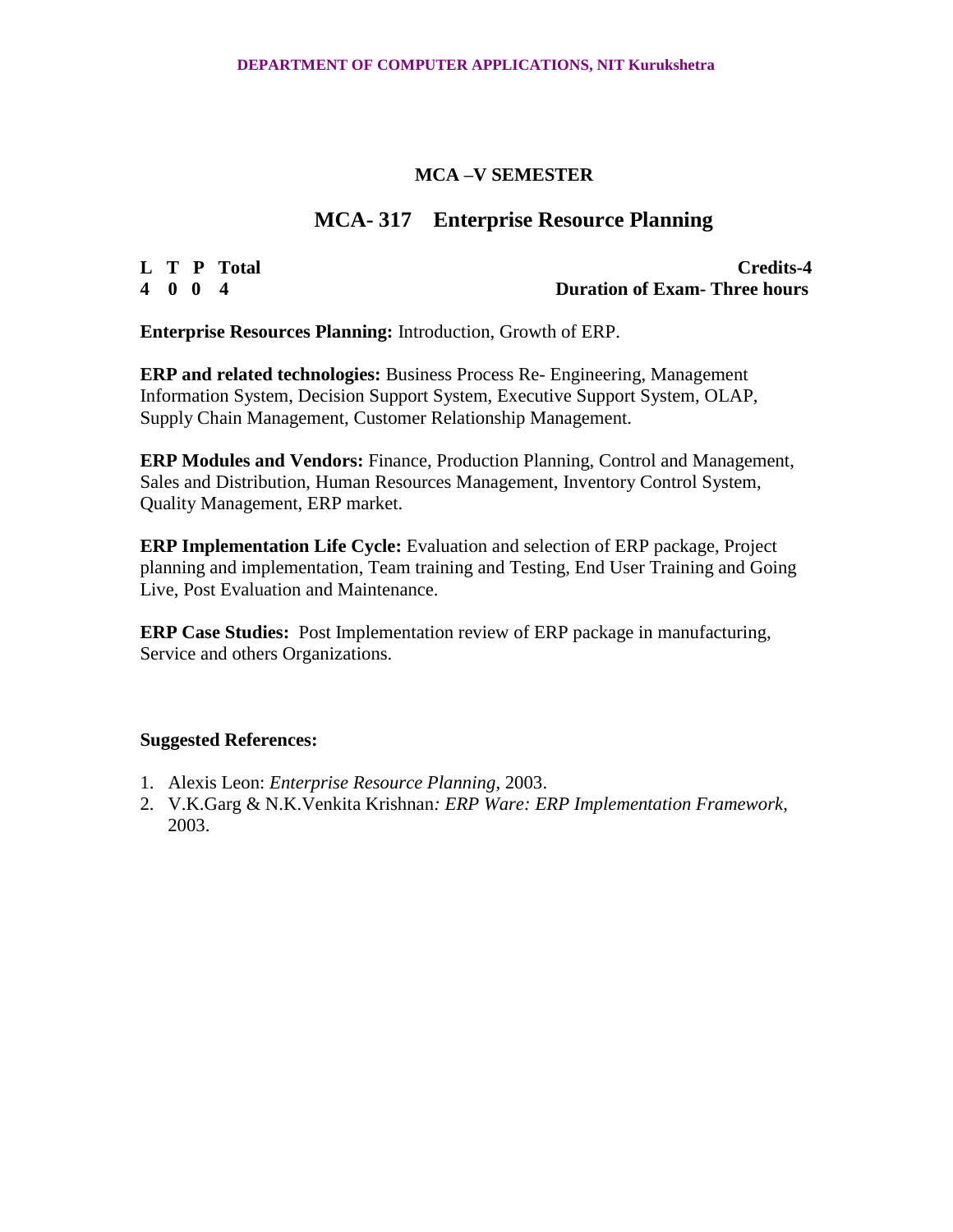

# **SCHEME AND SYLLABI MASTER OF COMPUTER APPLICATIONS NATIONAL INSTITUTE OF TECHNOLOGY, KURUKSHETRA**

# **Proposed (2007-10)**

| <b>SUBJECT</b><br>I CODE | <b>COURSE TITLE</b>               | <b>Time Duration</b> | <b>CREDITS</b> |
|--------------------------|-----------------------------------|----------------------|----------------|
| $MCA-302A$               | Industrial Project <sup>*</sup> . | Full semester        | 24             |
|                          |                                   | Total credits        |                |

**\*** Project work shall be pursued for a minimum of 16 weeks.